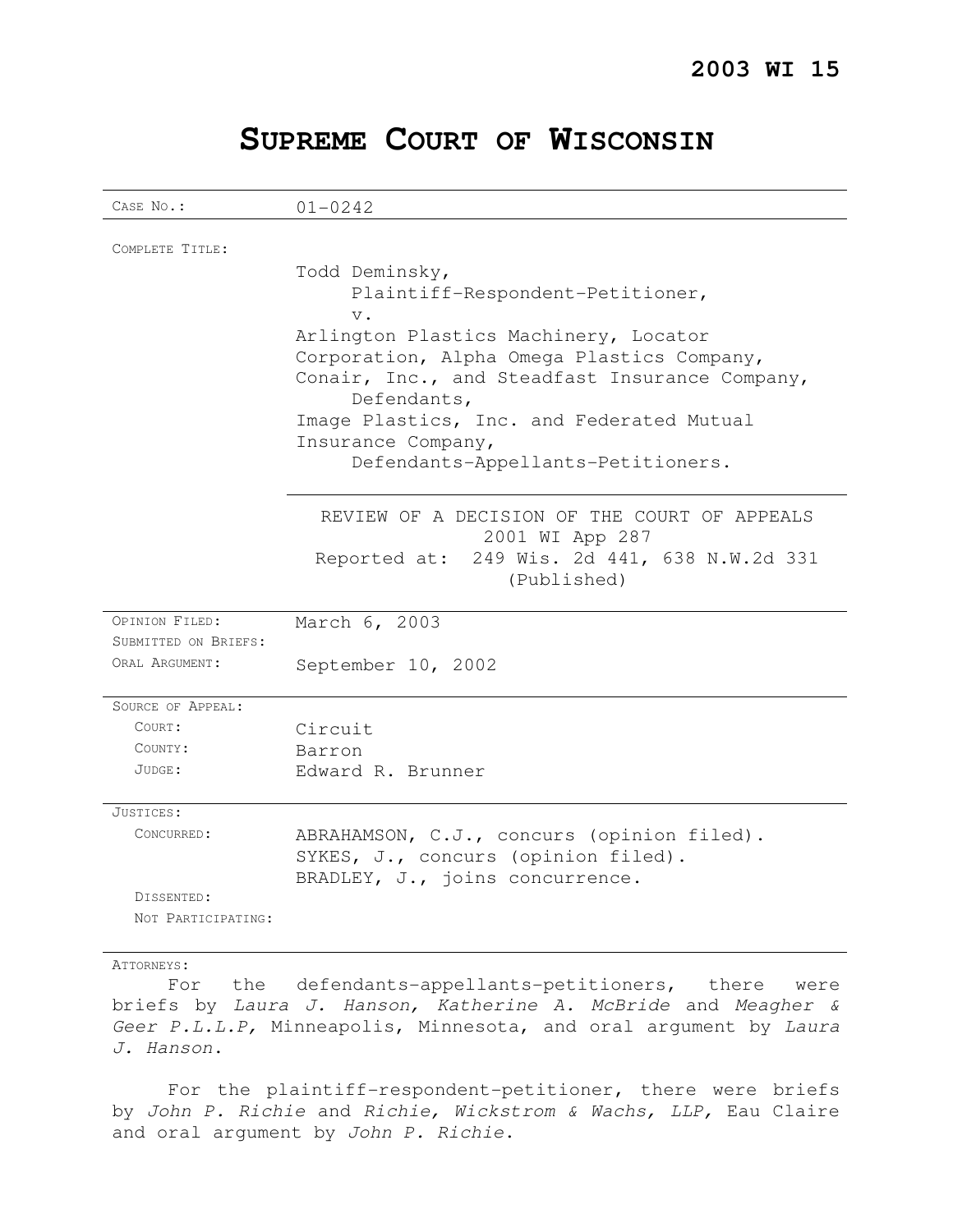## **2003 WI 15**

NOTICE

**This opinion is subject to further editing and modification. The final version will appear in the bound volume of the official reports.** 

No. 01-0242 (L.C. No. 98 CV 150)

STATE OF WISCONSIN  $\cdot$   $\cdot$  in Supreme court

**Todd Deminsky,** 

 **Plaintiff-Respondent-Petitioner,** 

 **v.** 

**Arlington Plastics Machinery, Locator Corporation, Alpha Omega Plastics Company, Conair, Inc., and Steadfast Insurance Company,** 

 **Defendants,** 

**Image Plastics, Inc. and Federated Mutual Insurance Company,** 

> **Defendants-Appellants- Petitioners.**

## **FILED**

MAR 6, 2003

Cornelia G. Clark Clerk of Supreme Court

REVIEW of a decision of the Court of Appeals. Modified and affirmed and, as modified, cause remanded.

¶1 JON P. WILCOX, J. In this case we review a published decision of the court of appeals, Deminsky v. Arlington Plastics Machinery, 2001 WI App 287, 249 Wis. 2d 441, 638 N.W.2d 331, which reversed and remanded a summary judgment order of the Barron County Circuit Court, Edward R. Brunner, Judge. Two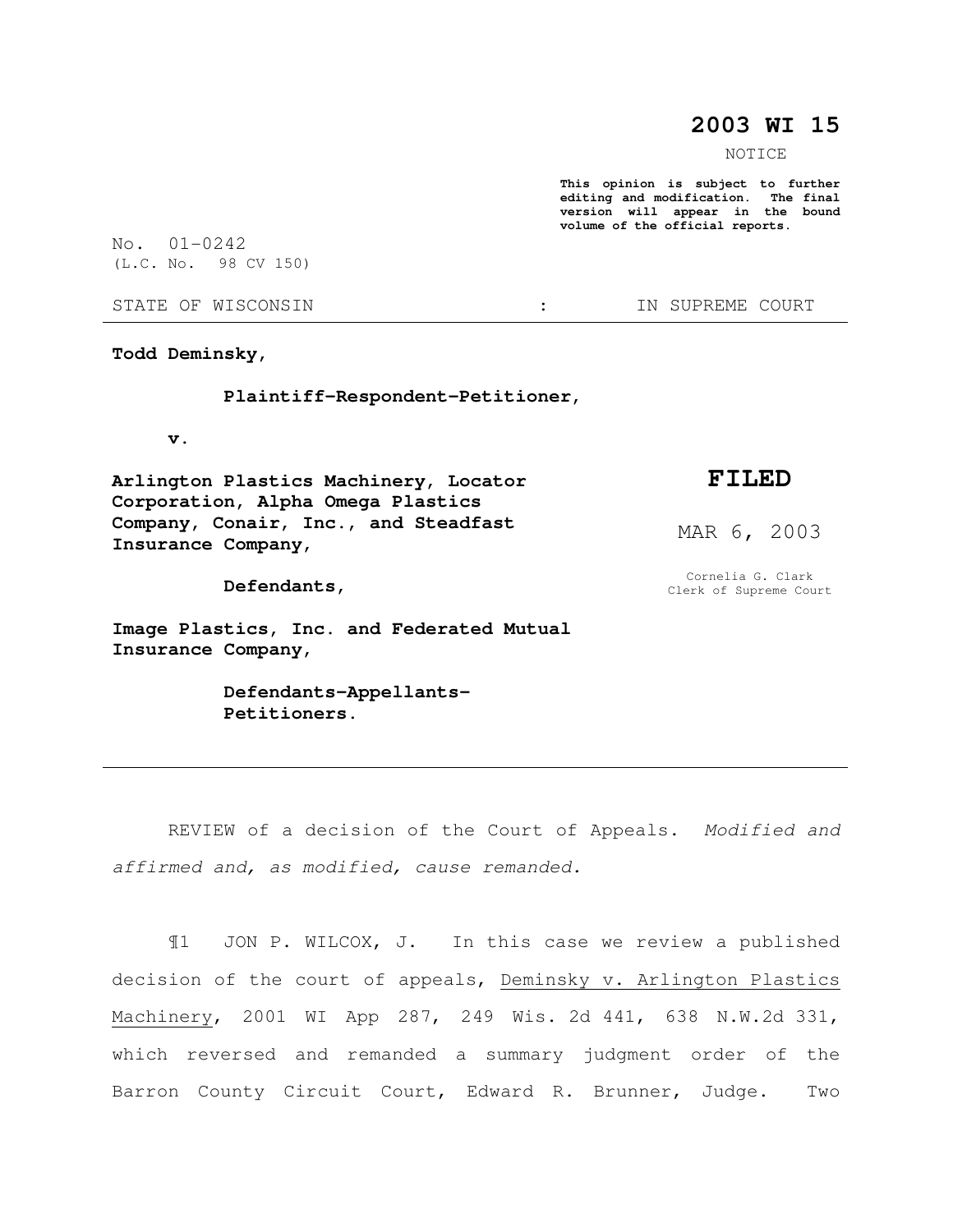issues are presented to this court. First, we must determine whether an indemnity agreement is valid and enforceable under the circumstances presented. Second, if the provision is valid, we must decide the extent to which an indemnitor is bound by a settlement agreement reached between the plaintiff and the indemnitee before trial.

¶2 The plaintiff in this case, Todd Deminsky (Deminsky), sued Arlington Plastics Machinery, Inc. (Arlington) when he was injured while using a grinding machine sold by Arlington to Deminsky's employer, Image Plastics, Inc. (Image). When Deminsky learned that there was an indemnification agreement between Arlington and Image in the contract for the sale of the machine, he impleaded Image and its insurer, Federated Mutual Insurance Company (Federated).<sup>1</sup> Deminsky and Arlington then reached a settlement agreement. The circuit court approved the stipulated judgment and entered judgment against Arlington. The agreement assigned Arlington's indemnification claims to Deminsky. Deminsky amended his complaint to include an indemnification claim against Image. Both parties then moved for summary judgment. The circuit court granted Deminsky's motion for summary judgment and awarded him the full amount of the judgment ordered against Arlington, plus interest and costs. Image appealed. The court of appeals upheld the circuit court's

 $\overline{a}$ 

 $1$  We will refer to the appellant-petitioners, Image and Federated, as Image, except where it is necessary to separately identify the parties. Image, Federated, and Deminsky are the only parties to this review. Arlington and all others named as defendants in the caption are not participating.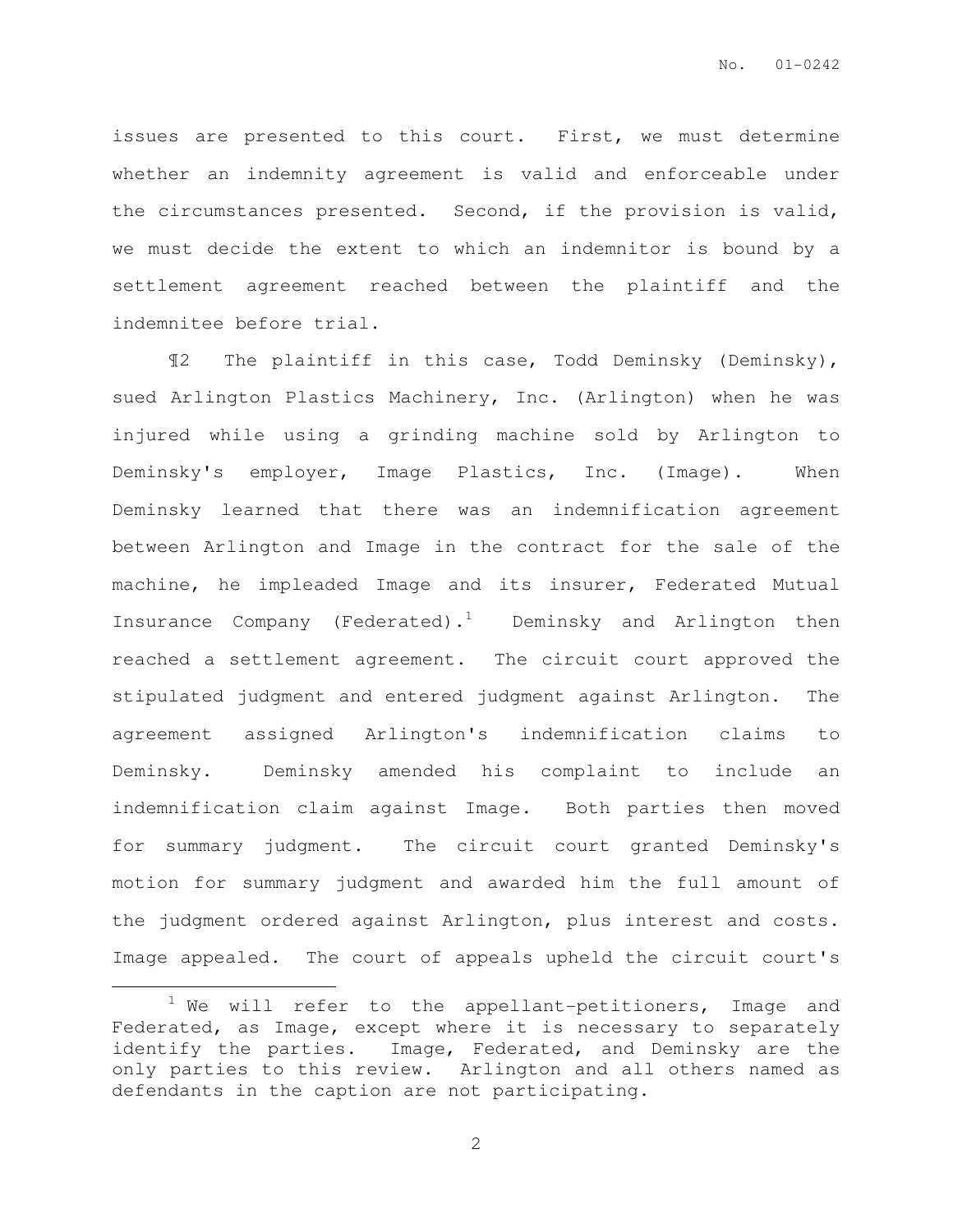finding that the indemnity agreement was valid, but reversed and remanded the case, finding that Image should not be bound by the terms of the stipulation reached by Deminsky and Arlington. The court of appeals believed Image should be afforded a full trial on the issues of liability and damages. We agree that the indemnity provision in the sales contract between Image and Arlington is valid. We also agree that Image may not be bound to the terms of the settlement agreement, but find that the scope of the remand should be limited because Image rejected the tender of the defense.

¶3 Accordingly, we affirm the holding of the court of appeals and remand the case to the circuit court for a limited court trial on the issue of whether the settlement agreement reached is reasonable and not the product of fraud or collusion. If the circuit court finds that the settlement agreement is reasonable and there was no fraud or collusion, then the judgment against Image will stand. However, if the circuit court finds that the settlement agreement was unreasonable or involved fraud or collusion, then the parties will be back to the position they were in before any settlement agreement was reached between Deminsky and Arlington. That means that the parties will be headed for a trial on Arlington's liability and damages. Unlike before, though, Image will have the benefit of this court's opinion and know that the indemnity agreement in its contract with Arlington is valid and binding upon them.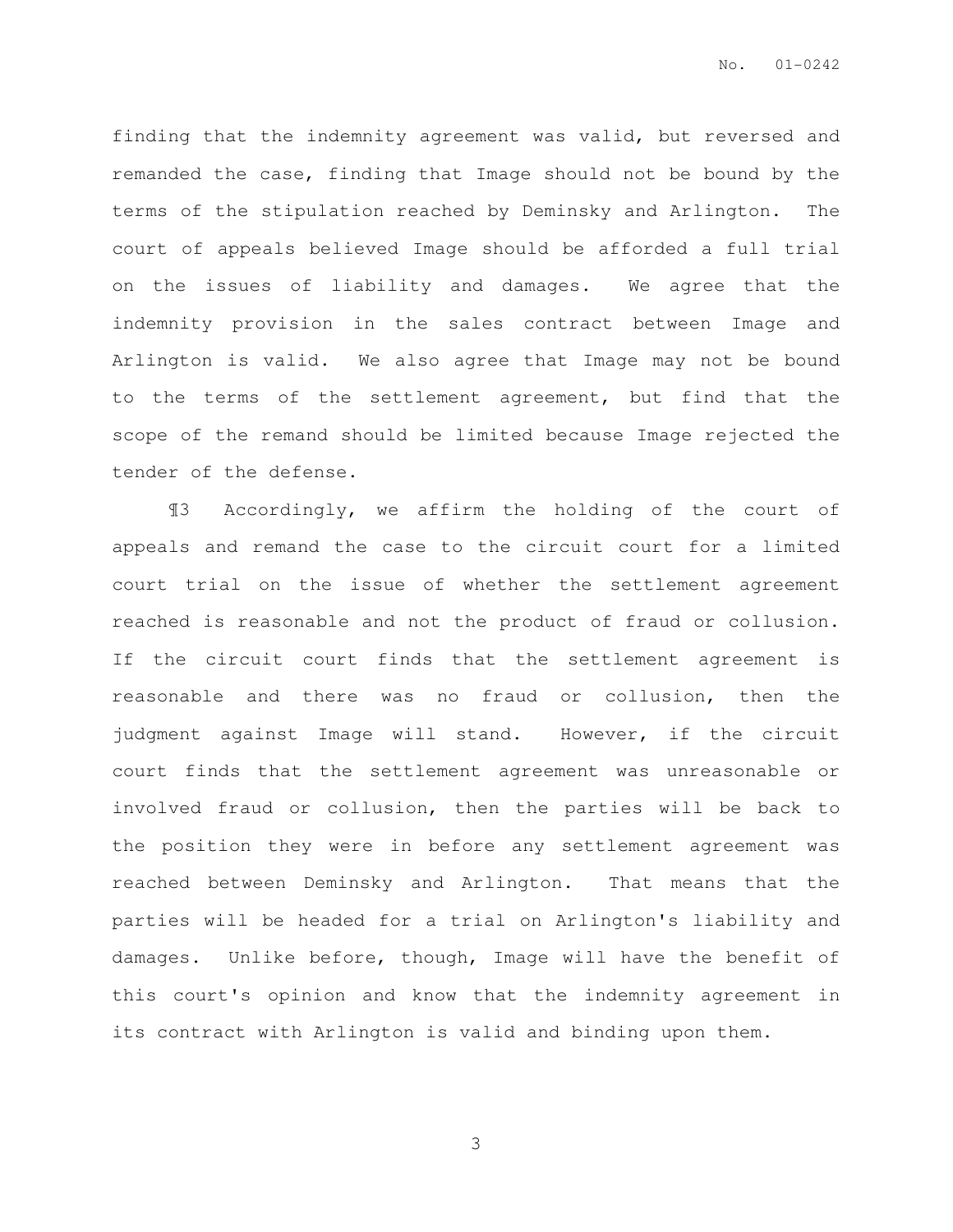I

¶4 For purposes of this review, the parties agree on the following facts. Image is a Wisconsin corporation that recycles and reprocesses plastic. In 1995, one of Image's customers asked it to grind up plastic snow fencing. However, Image had no machine suitable for such a purpose. The owner of Image, Gregory Harm, determined that new machines were too expensive and decided to seek an appropriate used machine. Harm contacted John Clarke, the president of Arlington Plastics Machinery, an Illinois corporation that buys and sells used plastics processing equipment. Arlington was the closest of the available suppliers. Image had purchased equipment from Arlington on prior occasions. Clarke told Harm that he had a machine that might work.

¶5 On November 3, 1995, Harm drove to Elk Grove Village, Illinois, to meet with Clarke at Arlington's plant and inspect the machine. He took some of the snow fencing along with him to test on the machine. After inspecting the machine, Harm gave Clarke a verbal order, agreeing to purchase the machine. Clarke then had an administrative assistant type up the sales order containing the purchase price and other terms of the sale. While Arlington's sales orders are typically mailed to customers, Clarke may have given Harm the paperwork while he was there. Neither Clarke nor Harm recall exactly when or how the sales order was transmitted.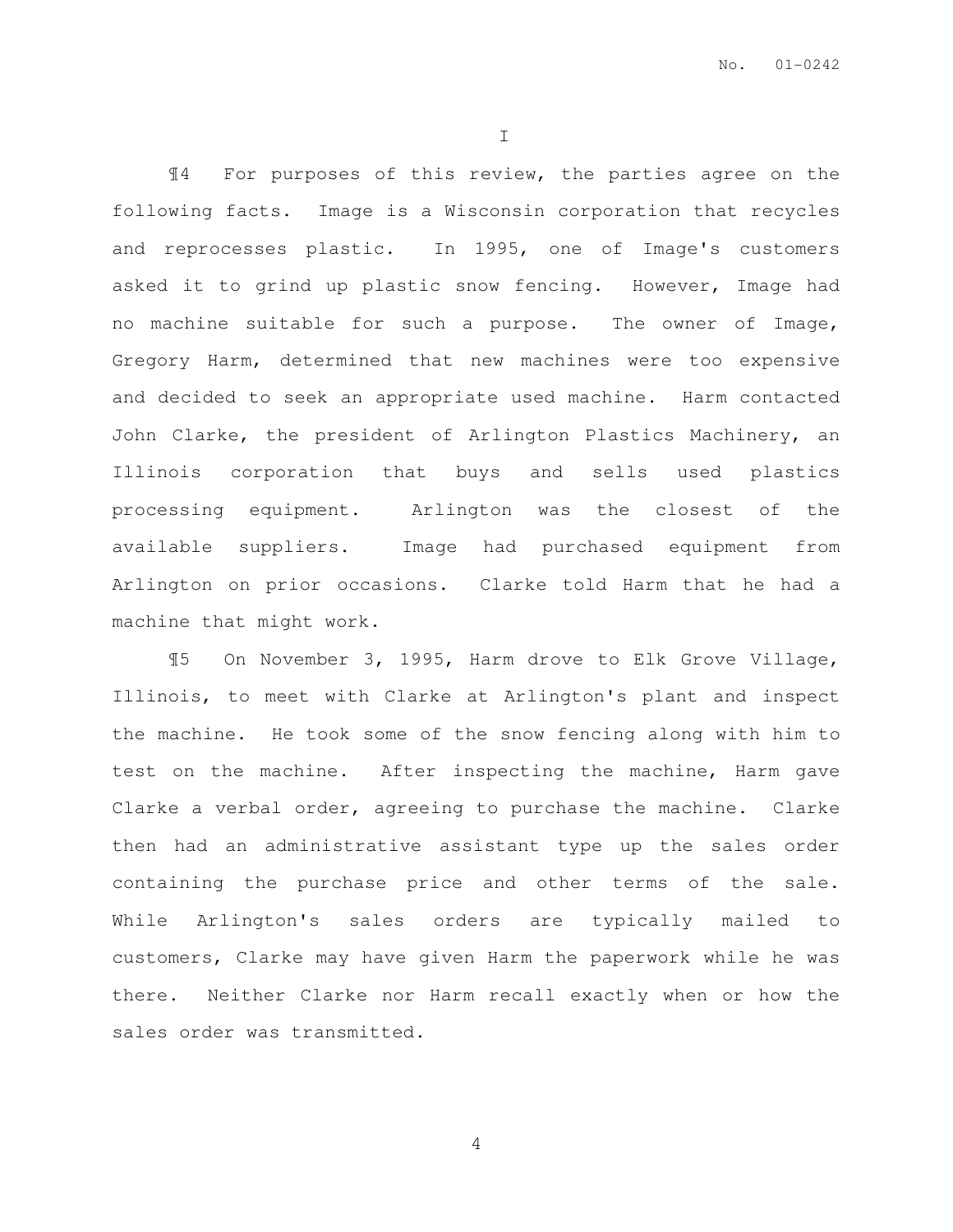¶6 The sales order form was one page, front and back, with the terms and conditions listed on the back of the order. For purposes of this review, the relevant language included:

 . . . WE [Arlington] ACCEPT YOUR ORDER ONLY ON THE EXPRESS CONDITION THAT YOU ASSENT TO THE TERMS CONTAINED BELOW AND YOUR ACCEPTANCE AND RECEIPT OF THE GOODS SHIPPED HEREUNDER SHALL CONSTITUTE ASSENT TO SUCH TERMS.

. . . .

#### **3 - BUYER'S INDEMNITY OF ARLINGTON.**

A. WARNING . . . Seller will not be responsible for any loss or injury resulting from defects in the items sold or from the subsequent use of the items. Buyer expressly agrees as a condition of the purchase of these items that it will indemnify and hold Seller harmless from any and all claims that may hereafter at any time be asserted by any subsequent owner or user of the items sold hereunder or asserted by any agent or employee of such user or by any third party arising from any purported defect in the items or by reason of the use of these items. Purchaser agrees to assume all responsibility in connection with the goods upon delivery thereof to the customer or to a common carrier.

B. HAZARDS LIABILITY-Purchaser shall indemnify and hold harmless Seller . . . from and against any and all losses, expenses, demands, and claims made against Seller . . . by Buyer, any agent, servant, or employee of Buyer, any subsequent Purchasers . . . because of injury or illness (including death) . . . actual or alleged whether caused by the sole negligence of Seller, the concurrent negligence of Seller with Buyer, any agent, servant, or employee of Buyer, any subsequent Purchasers . . . resulting from, or in any way connected with the operation, maintenance, possession, use, transportation, or disposition of the Articles . . . Buyer agrees to defend any suit action or cause of action brought against Seller, its agents, servants, or employees based on any such alleged injury, illness, or damage and to pay all damages,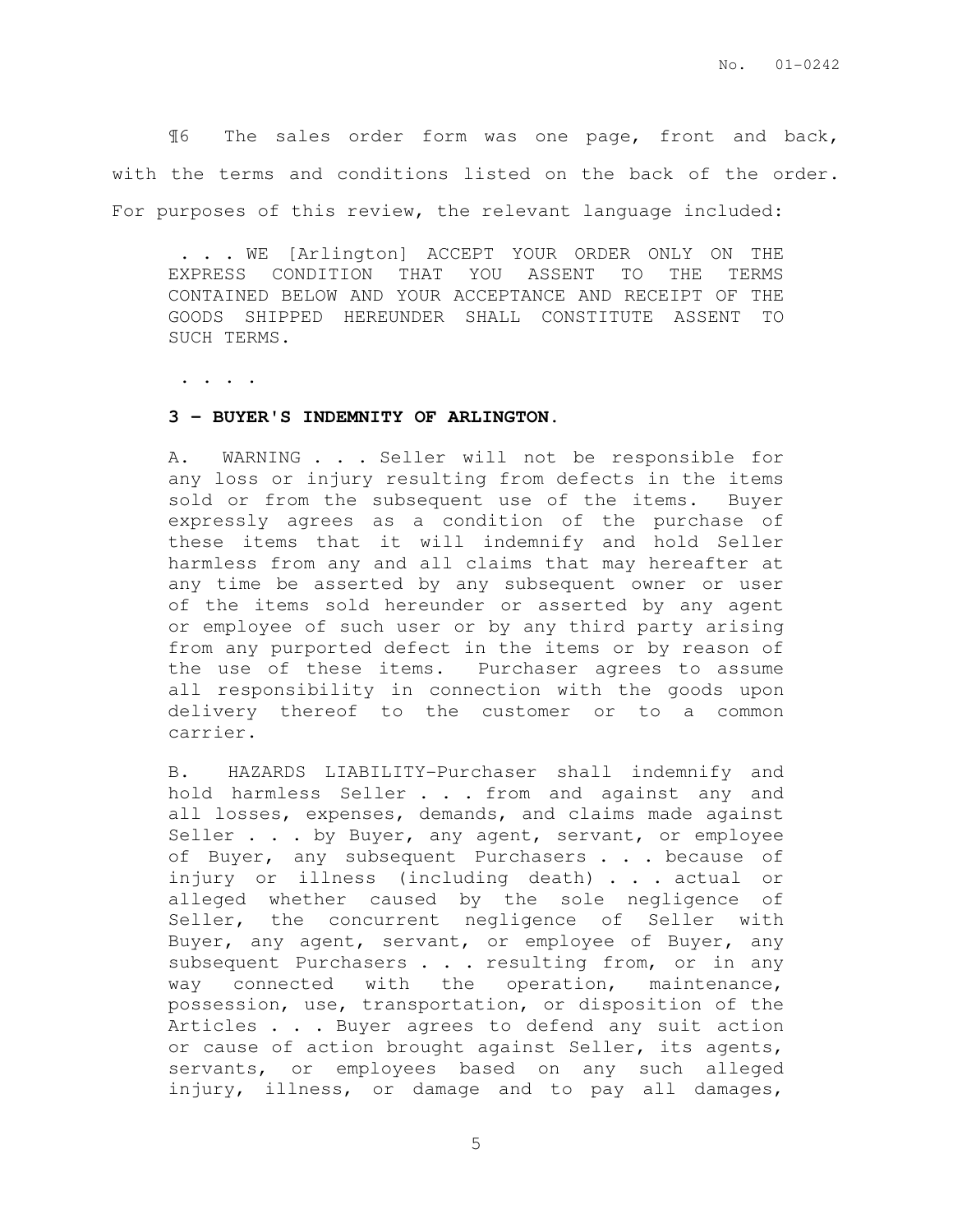costs, and expenses including attorney's fees in connection therewith or resulting therefrom.

¶7 Clarke admits that he and Harm never verbally discussed the indemnity language included in the sales order, but he testified that Harm would have been instructed to look the order over, sign it, and return a signed copy to Arlington. Clarke filled out an "Estimate and Repair Order" on November 3rd to have the machine cleaned, painted, and tested. On Monday, November 6, 1995, Harm signed the contract on behalf of Image and faxed the signed contract back to Arlington. Harm did not read the back of the contract, but he did flip over the contract and was aware that "Terms and Conditions" were on the back of the form from prior purchasing experience with Arlington. Harm signed the form directly below a warning about the terms on the back of the form:

We offer to purchaser the following articles for the purchase price specified above and subject to the terms and conditions set forth on the reverse side of this Agreement and Offer. This Agreement shall become effective upon, but not until, execution by ARLINGTON PLASTICS MACHINERY, INC. AND PURCHASER. The terms and conditions on the reverse side are part of this agreement as effectively as though they precede the signature of the purchaser.

AGREED

¶8 In late 1995, Image paid Arlington the \$10,000 owed for the grinder. Image then transported the grinder to its recycling plant in Rice Lake, Wisconsin. In order to recycle the plastic snow fencing, it had to be cut into small pieces. That was the purpose of the grinder. Arlington did not give Image an instruction manual or warnings regarding proper use.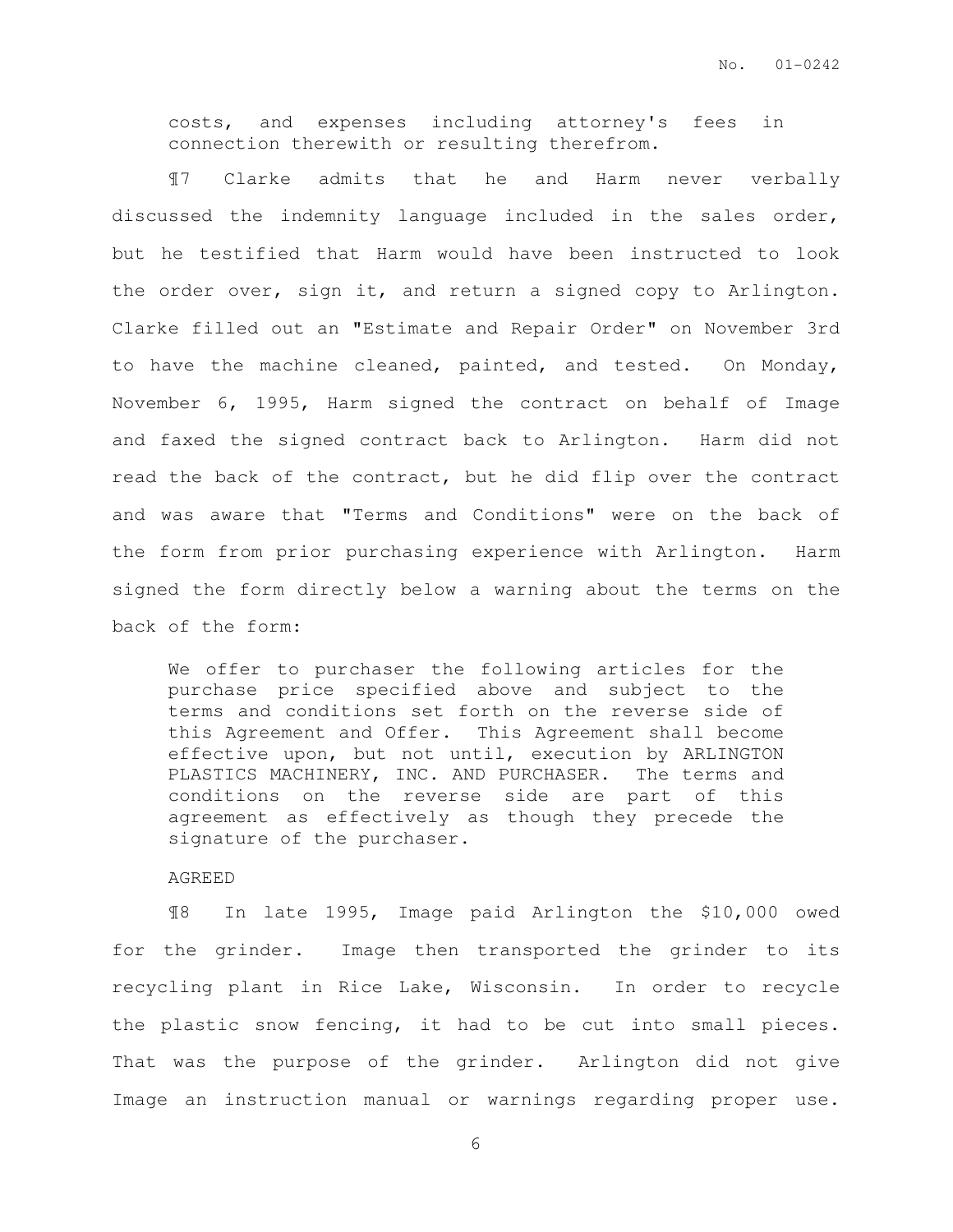There was no sign on the machine warning the user that the guards should not be removed. The grinder had a problem with clogging and a metal guard box had to be unbolted and removed in order to unclog it. Employees found the process inconvenient and time-consuming. Because the grinder clogged repeatedly, the operators used the machine with the guard off at least some of the time. Some employees even refused to operate the machine, because they felt it was too dangerous.

¶9 On September 18, 1996, Todd Deminsky was seriously injured when his right hand and arm got caught in the gears of the grinding machine after his sweatshirt sleeve stuck in the machine while he was operating it. The guard was not in place on the machine at the time.

¶10 In May 1998, Deminsky brought suit against Arlington, alleging that the grinder was unreasonably dangerous and defective at the time that Arlington sold it to Image. Deminsky claimed that Arlington: 1) altered a guard on the grinder or caused the guard to be altered; 2) negligently designed, installed, and constructed the guard; and 3) allowed the grinder to be sold in such condition. Deminsky also claimed that Arlington was negligent.

¶11 Through discovery, Deminsky learned that there was an indemnification clause in the contract between Arlington and Image for the sale of the machine. Deminsky filed an amended complaint, adding Image and its liability insurer, Federated Mutual Insurance Company, as defendants in the case.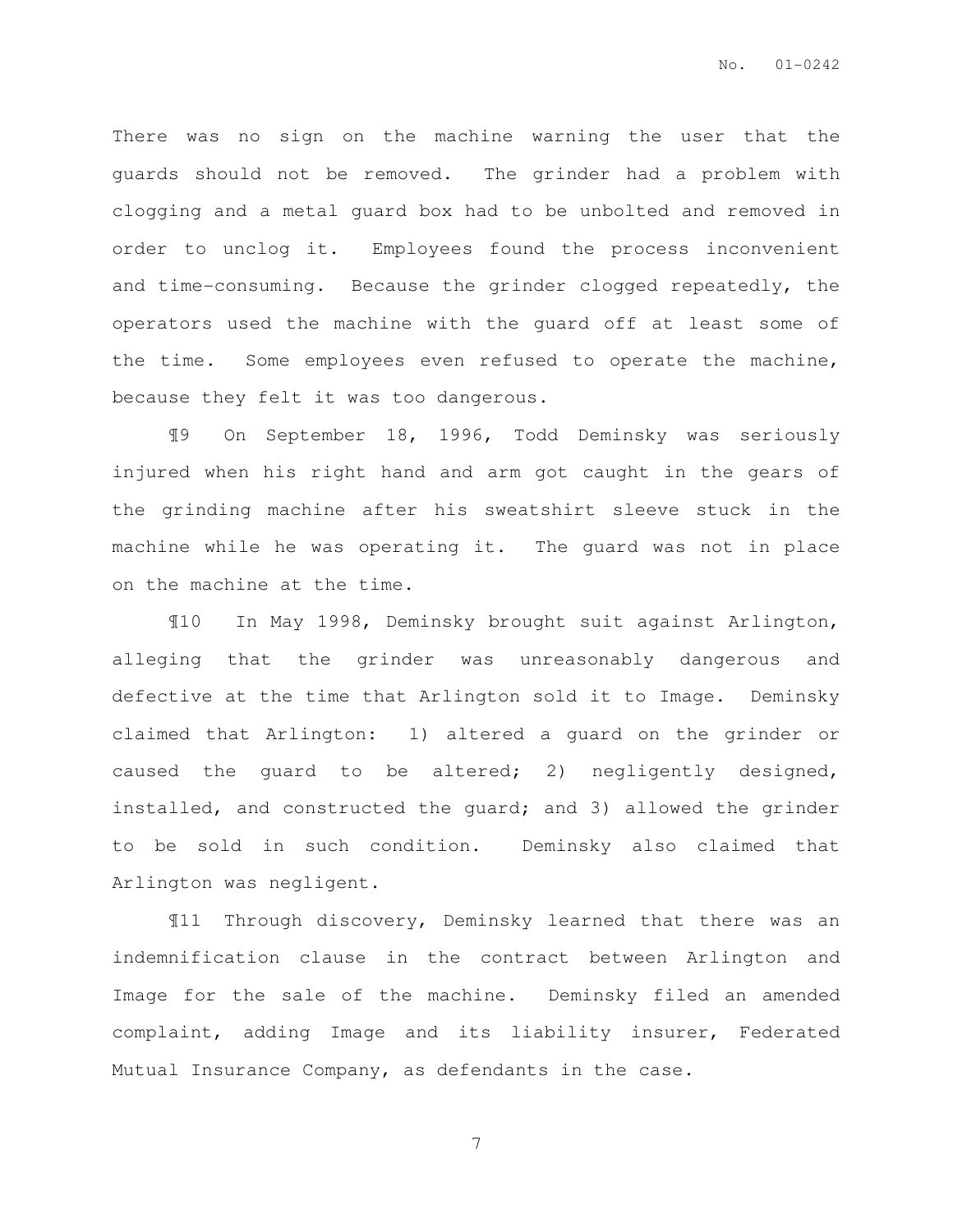¶12 In a letter dated June 4, 1999, counsel for Arlington tendered the defense of Arlington in this case to Image based on the indemnification clause. Federated wrote a reply to both Image and Arlington. In a letter dated July 15, 1999, Federated informed Image:

Federated will pay for Arlington's defense costs incurred in the Deminsky litigation under a reservation of rights.

 . . . If the indemnity agreement is valid under applicable law, the purchase order indemnification language meets the definition of an "insured contract" as that term is defined in Federated's general liability policy.

 . . . Image's obligation to provide Arlington a defense against the claims of the Deminsky lawsuit is covered under the Federated policy.

 . . . Federated will pay Arlington's defense costs only at the conclusion of the litigation . . . . Federated's decision to pay for Arlington's defense costs is made under a reservation of rights because, under both Wisconsin and Illinois law, the indemnity provision may prove invalid and void as against public policy . . . . In the event it is determined the contract is invalid under Wisconsin or Illinois law, Federated will refuse to pay Arlington's defense costs as the indemnity clause would no longer constitute an "insured contract."

. . . .

 $\overline{a}$ 

 With respect to the Amended Complaint and Mr. Deminsky's direct claims against Image Plastics, Federated will defend Image Plastics under a complete reservation of rights . . . . We will contact you shortly regarding assigning counsel to defend you on the Amended Complaint.<sup>2</sup>

 $2 A$  copy of this letter was also sent to Arlington's counsel.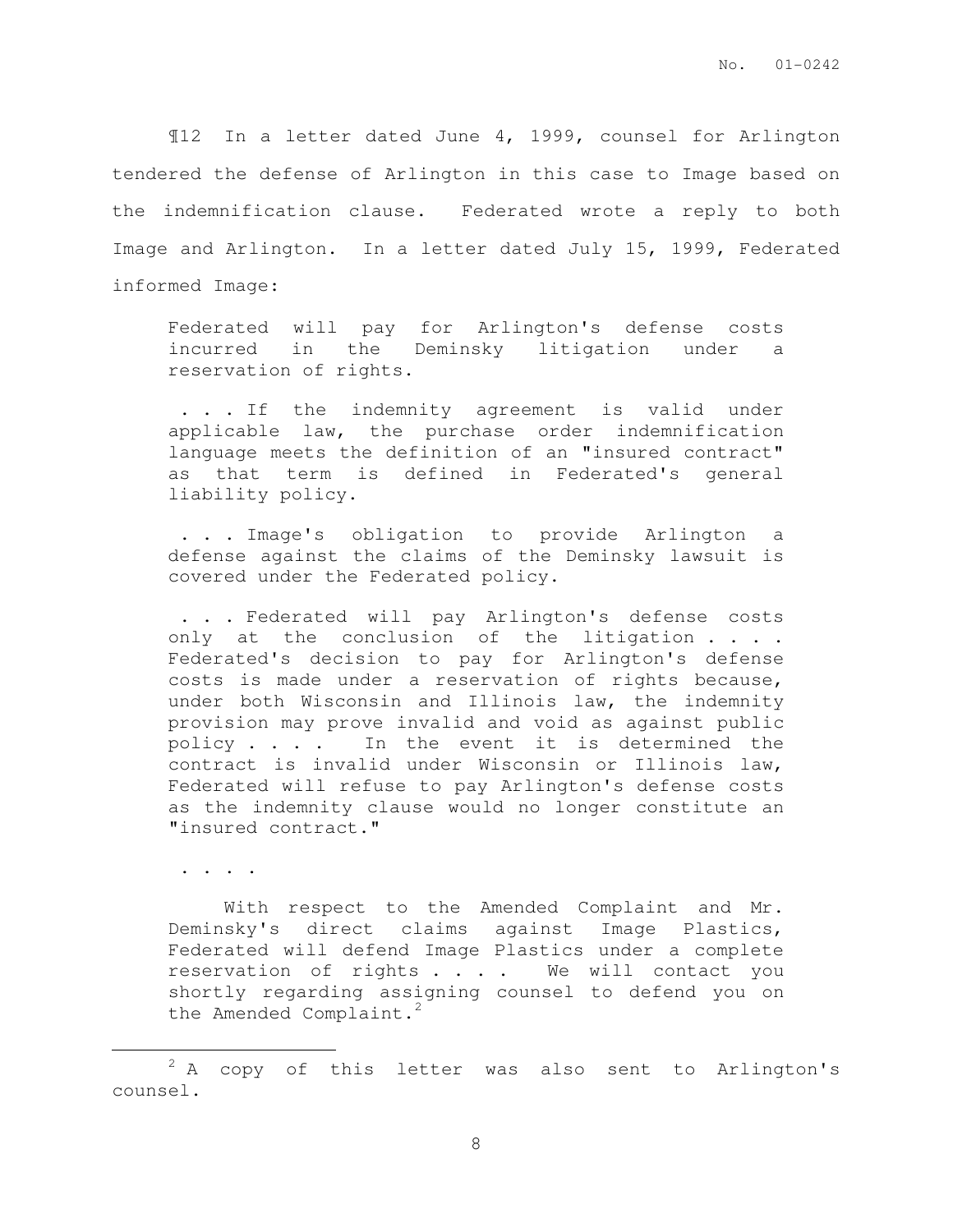¶13 On August 9, 1999, Image and Federated filed separate answers to the amended complaint, denying liability to Deminsky for his injuries. On that same day, Deminsky and Arlington entered into an assignment and indemnification agreement, a "Stipulation for Entry of Judgment." Arlington stipulated that it did not maintain liability insurance and that it faced potential liability given the claims made against it. The agreement also included statements that 1) there was a conflict in deposition testimony regarding whether the grinder had an interlock safety device when Arlington sold it to Image; 2) the disputed evidence "creates for Arlington a substantial exposure to liability"; 3) Arlington has "neither the assets or the anticipated cash flow to defend this case," and thus, "the defense costs alone would put Arlington into bankruptcy." The agreement noted Deminsky's injuries and damages, and set out the agreement between Deminsky and Arlington. Arlington withdrew its answer and consented to entry of judgment against it in the amount of \$1.475 million, without costs. This amount is \$25,000 less than Federated's \$1.5 million limits. Arlington assigned to Deminsky "any and all claims it currently has or may have in the future, for contribution, [or] indemnity . . . against any other person or entity." Deminsky agreed not to execute the judgment against Arlington. Image was not involved in any part of the settlement agreement or the subsequent judgment ruling against Arlington.

¶14 Deminsky amended his complaint again to include the indemnity claim against Image. Subsquently, the parties filed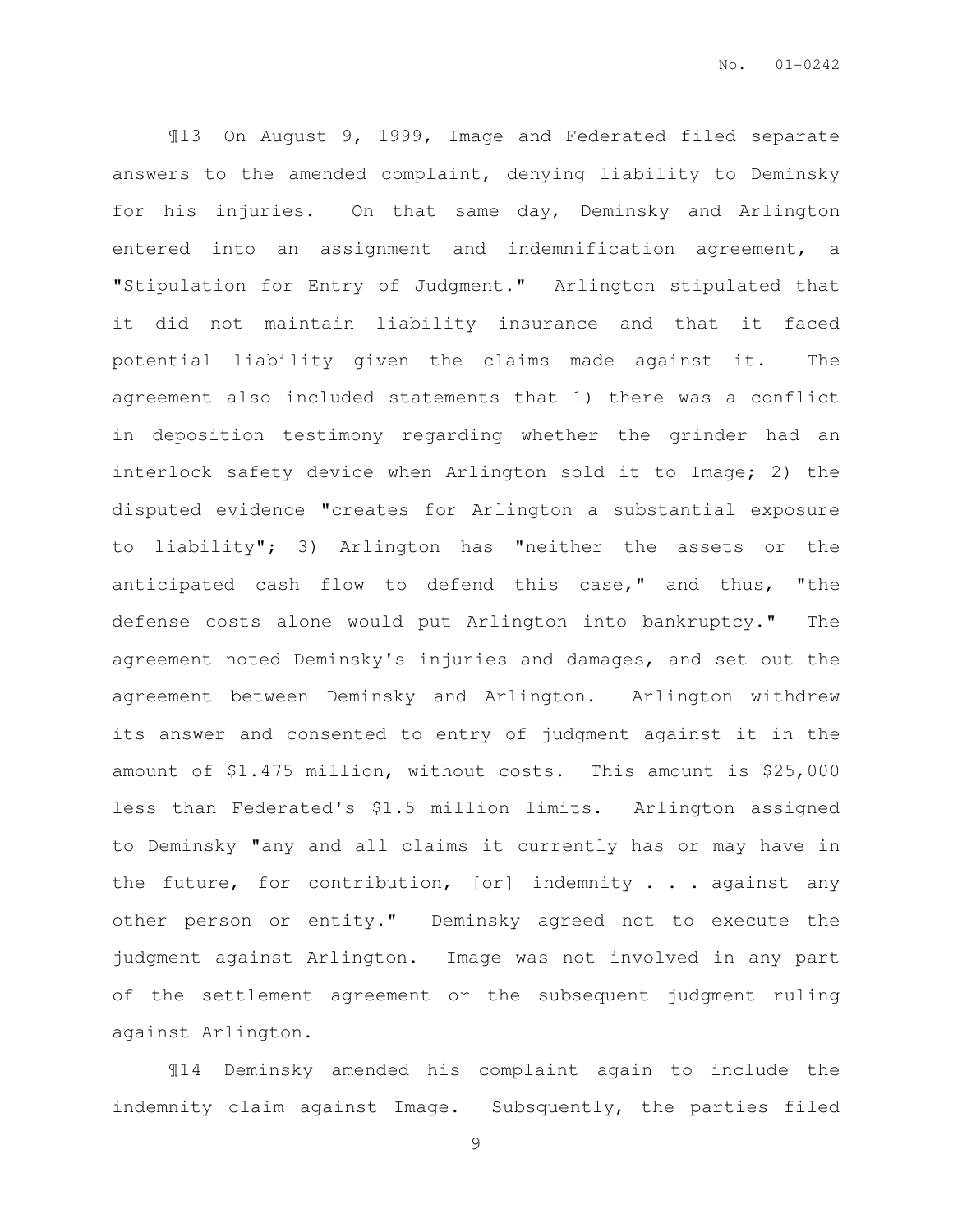cross-motions for summary judgment. On December 13, 2000, the circuit court entered judgment for Deminsky against Image for the full amount of the Arlington judgment, plus interest and costs. Image appealed. The court of appeals upheld the circuit court's ruling that the indemnity provision was valid and enforceable, but reversed and remanded the case to the circuit court to allow Image the opportunity for a full trial on liability and damages. Both Image and Deminsky now appeal to this court.

### II

¶15 We review a grant of summary judgment by using the same standards as the circuit court applied in making its initial determination. Verdoljak v. Mosinee Paper Corp., 200 Wis. 2d 624, 630, 547 N.W.2d 602, 604 (1996). Summary judgment is appropriate "if the pleadings, depositions, answers to interrogatories, and admissions on file, together with the affidavits, if any, show that there is no genuine issue as to any material fact and that the moving party is entitled to a judgment as a matter of law." Wis. Stat. § 802.08(2) (1995-96). Where no material facts remain in dispute, this court determines which party is entitled to judgment as a matter of law. See Doyle v. Engelke, 219 Wis. 2d 277, 283, 580 N.W.2d 245 (1998). We review these issues de novo, without deference to the trial court's decision. Lucas v. Godfrey, 161 Wis. 2d 51, 56, 467 N.W.2d 180 (Ct. App. 1991). Interpretation of a contract is a question of law which this court reviews de novo. Yauger v. Skiing Enter., Inc., 206 Wis. 2d 76, 80, 557 N.W.2d 60 (1996).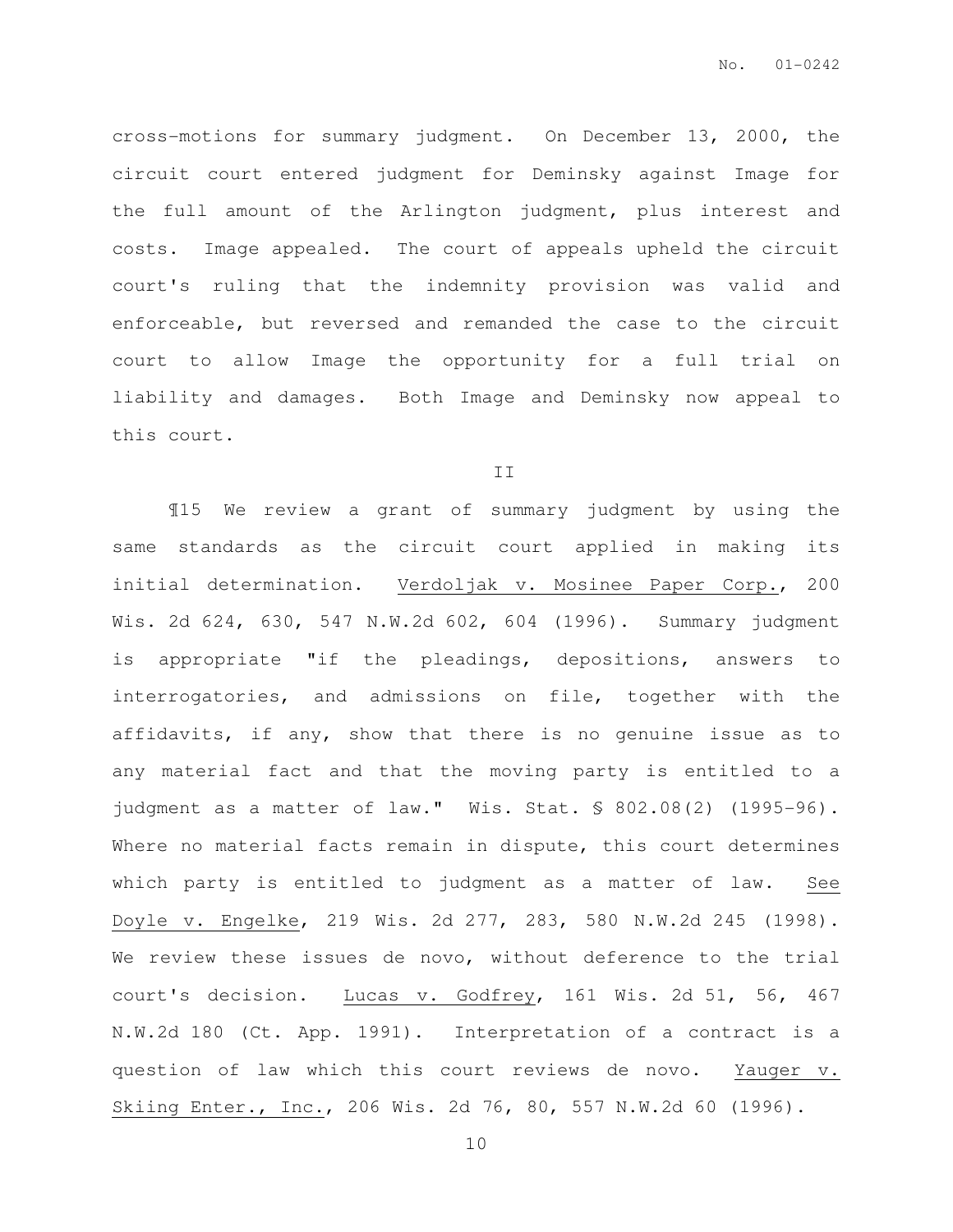III

¶16 As noted, there are two issues presented for this court to review. The first issue is whether the court of appeals erred in finding that the indemnity provision in the sales contract between Arlington and Image is valid and enforceable. Image claims that the indemnity provision is void as against public policy and unconscionable. The parties no longer contest the creation of the contract, including when the contract between Image and Arlington arose for the sale of the machine and what its terms were. The court of appeals stated that whatever the timing of the agreement reached, the indemnity provision was part of the contract.<sup>3</sup> Since the parties no longer dispute what the terms of the contract were, we now take on only the issues of whether the provision is valid and enforceable. Image claims, specifically, that the contract is void because the indemnity clause violates public policy by delegating the nondelegable duty to produce a safe product and is unconscionable because of a lack of notice and conspicuousness of the indemnity clause.

¶17 We begin by examining the question of which state law applies to this contractual agreement. The parties agree that the Uniform Commercial Code (Code) governs the transaction between them, and that both Wisconsin and Illinois have adopted

 $\overline{a}$ 

<sup>&</sup>lt;sup>3</sup> At oral argument, counsel for Image and Federated was asked specifically whether the "there is no contract" argument was settled by the court of appeals, and counsel's reply was, "That's correct."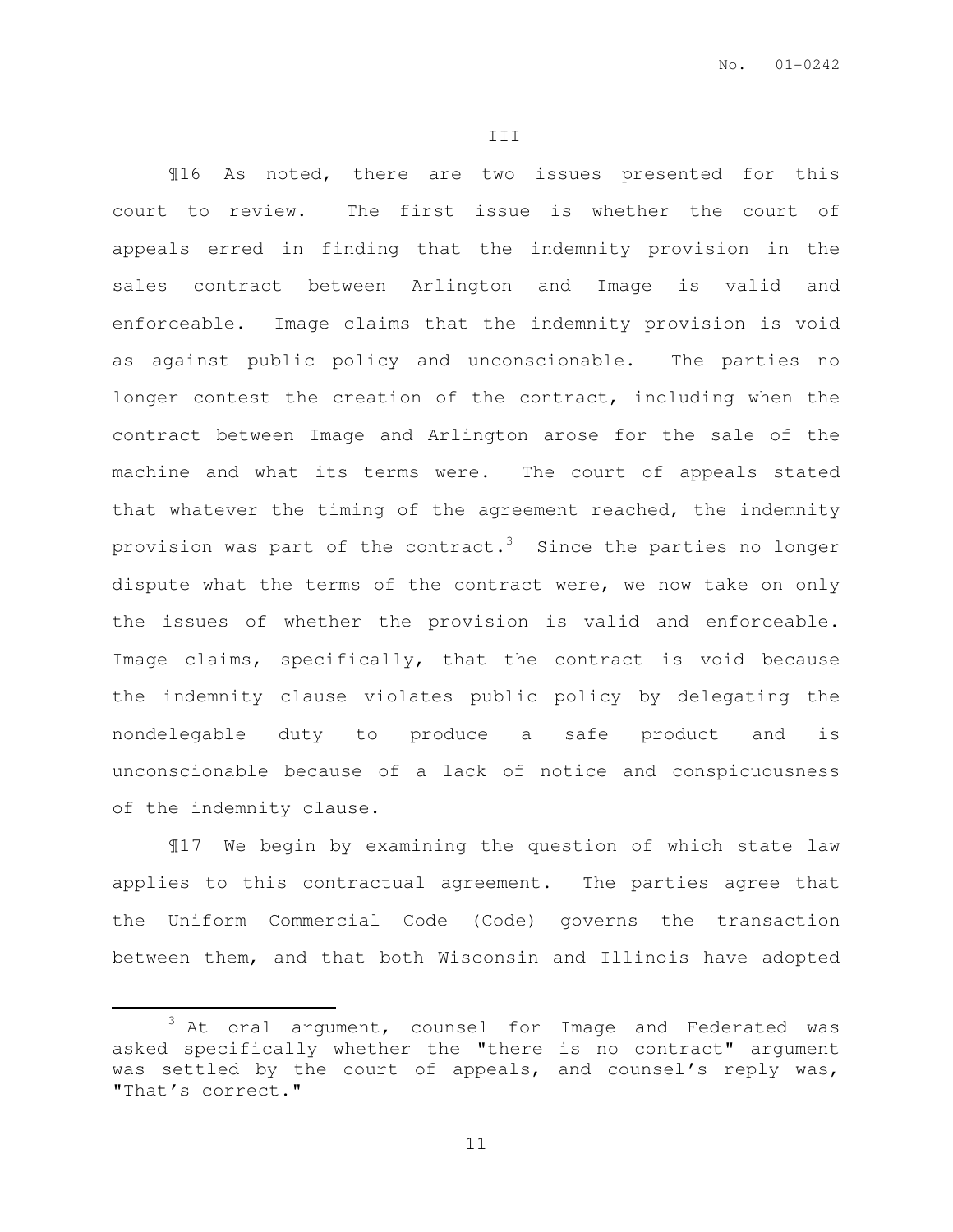the Code. Deminsky argues that because the contract contains a choice of law provision specifying that the contract would be subject to Illinois law, under the Code, Illinois law should be used to determine the validity of the contract.<sup>4</sup> Image, on the other hand, argues that the clause violates fundamental public policies of Wisconsin that established strict liability for manufacturers in products liability cases, and therefore Wisconsin law should apply.

¶18 Wisconsin Stat. § 401.105(1)(1995-96) allows that parties to a contract may agree that the law of a particular jurisdiction will apply to that contractual relationship.<sup>5</sup> In Bush v. National School Studios, Inc., though, this court recognized that while Wisconsin allows parties the freedom to stipulate to applicable law in a contract, such stipulations

 $\overline{a}$ 

 $^5$  Wisconsin Stat. § 401.105(1) provides, in relevant part:

 Territorial application of chs. 401 to 411; parties' power to choose applicable law. (1) . . . [W]hen a transaction bears a reasonable relation to this state and also to another state or nation the parties may agree that the law either of this state or of such other state or nation shall govern their rights and duties.

All subsequent references to the Wisconsin Statutes are to the 1995-96 version unless otherwise indicated. There have been no material changes to this statute; however, the contract at issue in this case was created in 1995.

<sup>&</sup>lt;sup>4</sup> One of the provisions listed with the "Terms and Conditions" on the back of the contract states: "**10- MISCELLANEOUS**. This contract and all causes of action relating to the sale is to be construed according to the laws of the State of Illinois."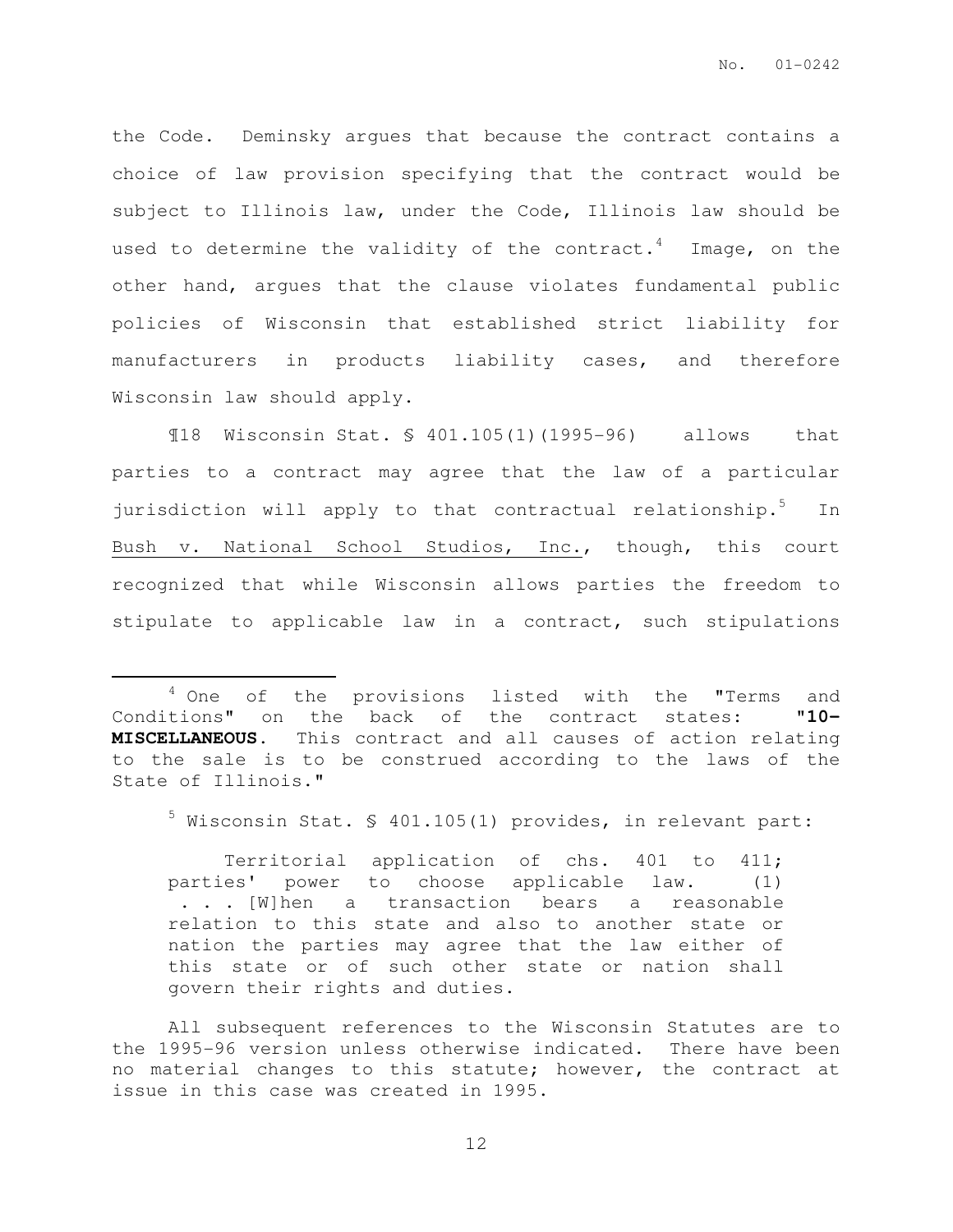would not be allowed "at the expense of important public policies of a state whose law would be applicable if the parties choice of law provision were disregarded." 139 Wis. 2d 635, 642, 407 N.W.2d 883 (1987). The petitioner in Bush was a student portrait photographer who was terminated by the corporation with which he had an employment contract. Id. at 637-40. The photographer sued, alleging, among other things, that the termination violated the Wisconsin Fair Dealership Law (WFDL). Id. at 640. This court held that although the parties agreed that Minnesota law would apply to the contract, because the Wisconsin Legislature declared the WFDL fundamental policy and explicitly prohibited the protections from being varied by contract, the choice of law provision could not be enforced. Id. at 641-42, 644-45. Minnesota law may have had some protection for unfair termination of franchises, but it did not have an equivalent Fair Dealership Law. Id. at 641 ("[The petitioner] in fact concedes that Minnesota and Wisconsin law are not co-extensive."). Unlike Bush, however, where the protection from another state's law was "highly debatable," in this case, the protection should be equal. Illinois employs the Code, and Illinois has recognized the rule of strict liability for products liability cases. See Chicago Steel Rule and Die Fabricators Co. v. ADT Security Systems, Inc., 763 N.E.2d 839, 843-44 (Ill. App. Ct. 2002) (discussing the Illinois Supreme Court's adoption of the rule of strict liability in tort for defective products, based on the provisions of Restatement (Second) of Torts § 402A (1965), and the policy reasons for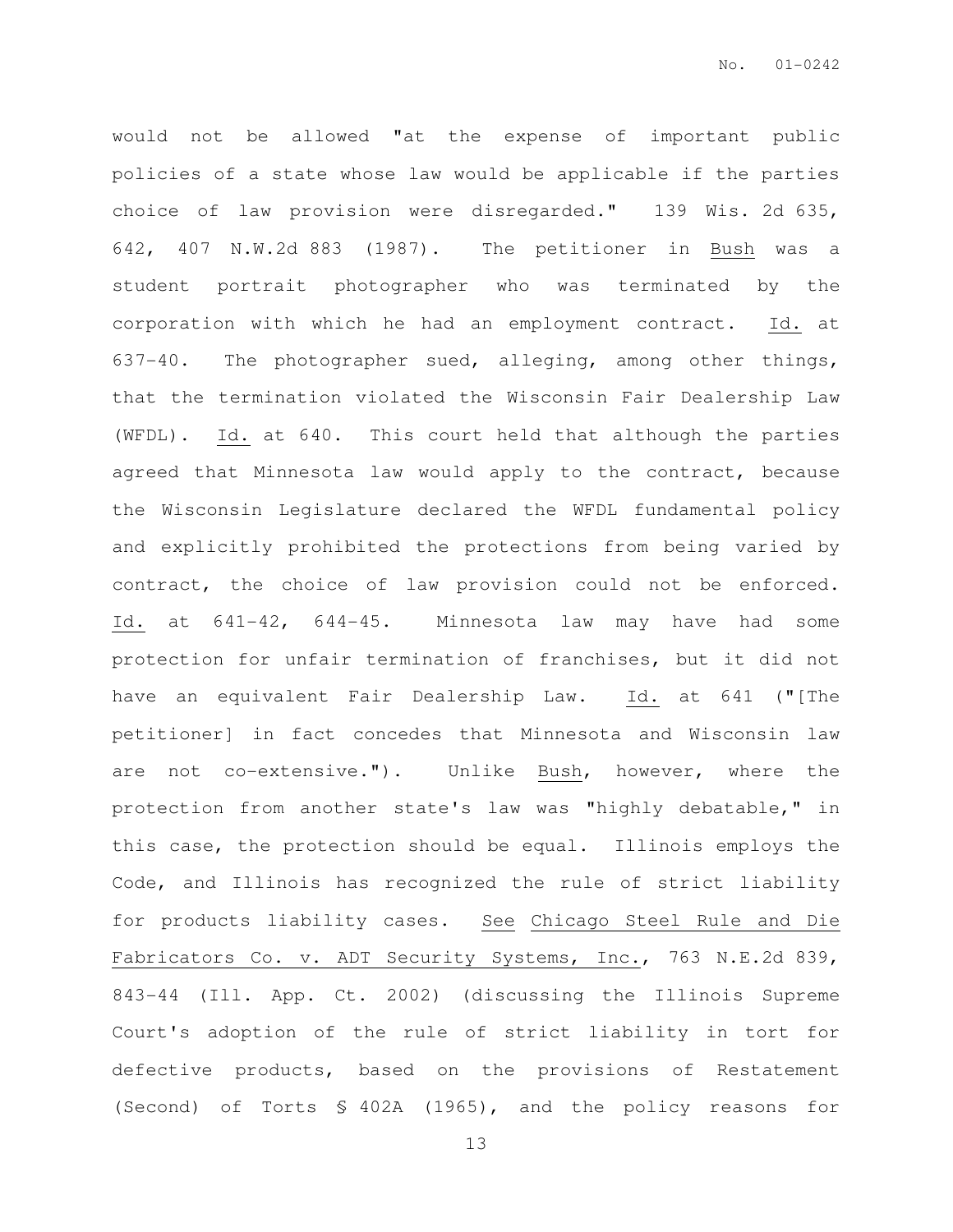acceptance of such a rule). Wisconsin adopted the rule of strict liability in Dippel v. Sciano. 37 Wis. 2d 443, 459, 155 N.W.2d 55 (1967).

¶19 Both states also allow indemnity contracts that cover the indemnitee's own conduct. Freislinger v. Emro Propane Co., 99 F.3d 1412, 1420 (7th Cir. 1996) (stating, "Illinois law does not require indemnity contracts to contain an express provision providing for the coverage of the indemnitee's own negligence in order for them to be enforceable"); Dykstra v. Arthur G. McKee & Co., 100 Wis. 2d 120, 124-25, 301 N.W.2d 201 (1981) (confirming that "an indemnity contract which agreed to indemnify a party against its own negligence is not against public policy, but [it would not be so construed] unless it is apparent that such result was clearly intended").<sup>6</sup>

¶20 Deminsky argues that even if Wisconsin law is applied in this case, the provision is enforceable. We agree and conclude that the decision whether the provision is valid would be the same under the law of either state. Accordingly, we apply Wisconsin law. See Sharp v. Case Corp., 227 Wis. 2d 1, ¶17, 595 N.W.2d 380 (1999) ("If the laws of the two states are the same, we apply Wisconsin law.").

 $\overline{a}$ 

 $6$  See also Owens v. Midwest Tank and Mfg. Co., 549 N.E.2d 774, 776 (Ill. App. Ct. 1989) (holding that under Illinois law, an agreement will not be construed as indemnifying a party against its own strict liability unless the language of an agreement clearly shows the parties' intent for such a result).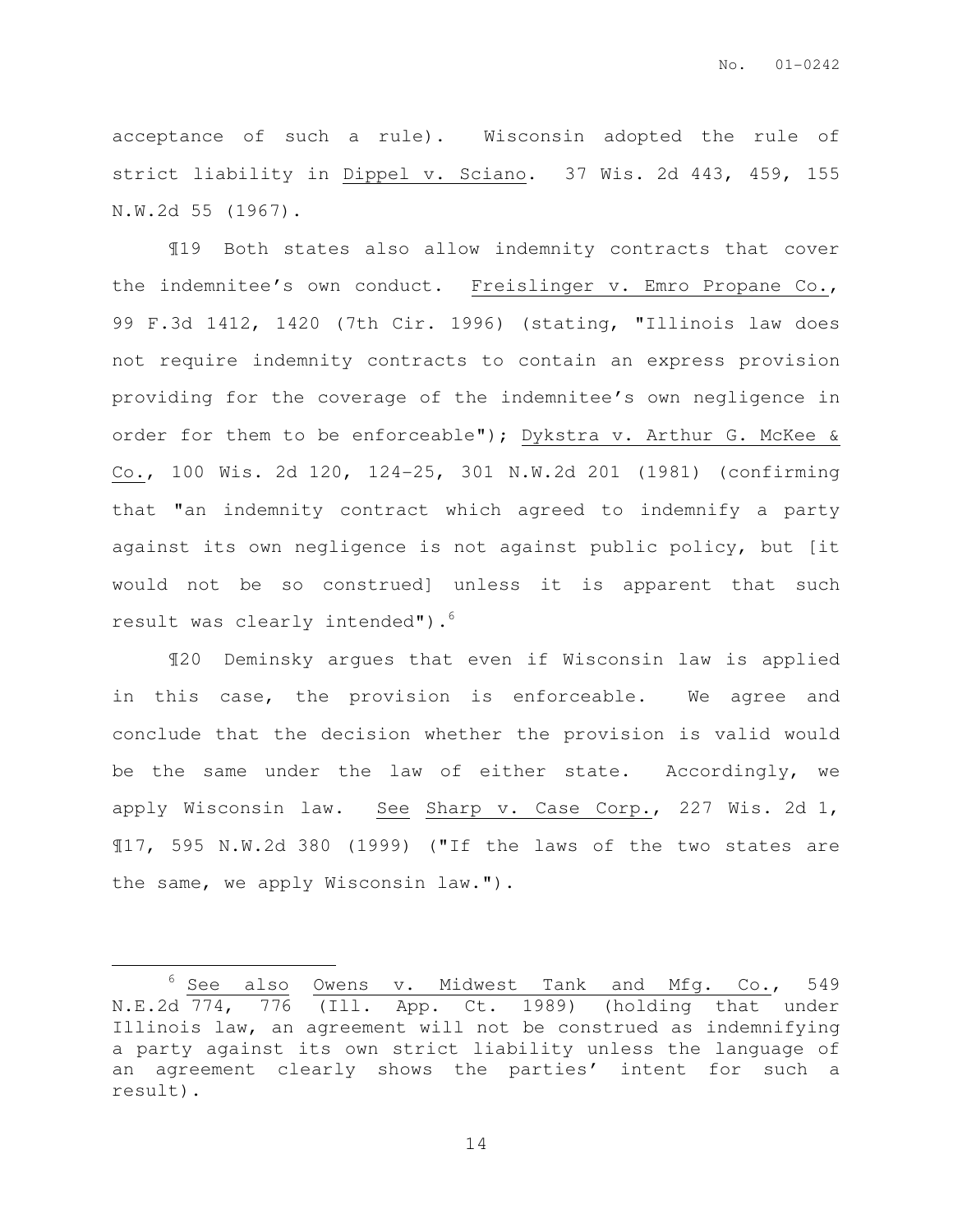¶21 We first address Image's claim that the indemnity provision effects a shift of a nondelegable duty to produce a safe product. In Dippel, this court examined and adopted the rule of strict liability for the seller of unreasonably dangerous products as found in Restatement (Second) of Torts § 402A. 37 Wis. 2d at 450-59. Image argues that to allow Arlington to rid itself of the financial responsibility for liability arising from the products that it sells essentially releases Arlington from the duty to create a safe product. We disagree. Wisconsin has recognized that the rule of strict tort liability means that the duty to design and manufacture a safe product may not be delegated. Shawver v. Roberts Corp., 90 Wis. 2d 672, 683, 280 N.W.2d 226 (1979) ("One who markets an unreasonably dangerous product is not entitled to expect that others will make it safe."). However, as this court recognized in Dykstra, "to recite this maxim . . . is not explanatory of its meaning." 100 Wis. 2d at 130-31. Strict liability does not make the manufacturer or seller an insurer, nor does it impose absolute liability. Shawver, 90 Wis. 2d at 681. In Dykstra, this court rejected a claim that an indemnification agreement shifted the nondelegable duties of an employer or owner under the safe place statute. Dykstra, 100 Wis. 2d at 130-31. The court explained:

Ahern in this case contends that [nondelegable duty] means that the ultimate financial liability for damages occasioned by the violation of the safe place statute must rest upon the party who violates the safe place statute. Ahern contends, therefore, that the financial exoneration of McKee, who had the statutory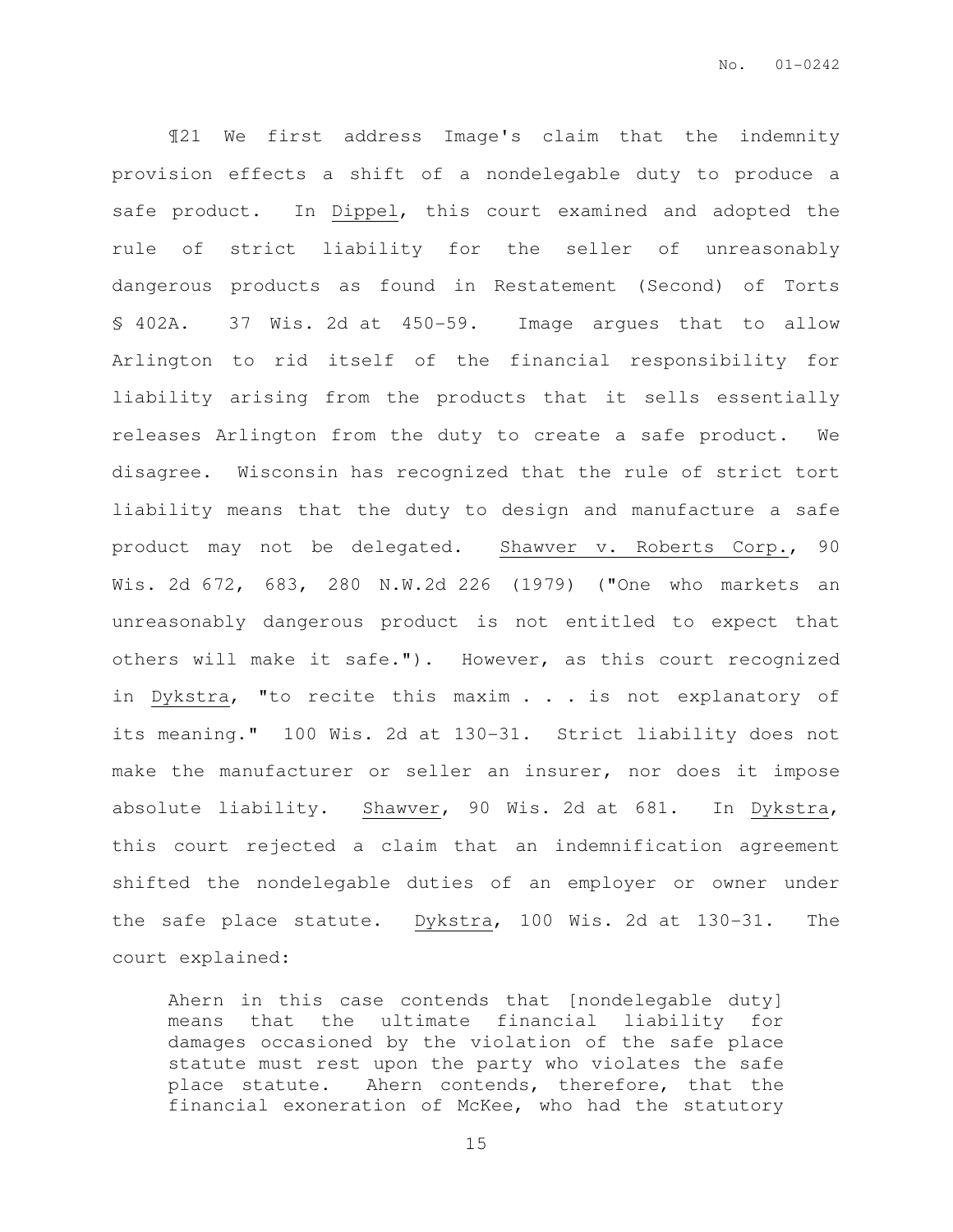safe place duty, violates public policy. We conclude, however, that this shifting of responsibility through either the principles of common law indemnity or contractual indemnity is not what is meant by the statement that the duties under the safe place statute are nondelegable. . . .

. . . .

All that is meant by the statement that duties under the safe place statute are nondelegable is that the person who has that duty cannot assert that another to whom he has allegedly delegated the duty is to be substituted as the primary defendant in his stead for a violation of safe place provisions. Under any circumstance, it is the owner or the employer who must answer to the injured party. Whether that owner is to be made financially whole from another source by principles of law or contract is an entirely different question.

Id. at 131-32 (emphasis added).

¶22 We hold that the same is true for the nondelegable duty to design and manufacture a reasonably safe product. This court has held that agreements to indemnify a party against its own negligence must be strictly construed, but so long as that standard is met, such agreements are valid. Id. at 124-26, 134- 35; Barrons v. J.H. Findorff & Sons, Inc., 89 Wis. 2d 444, 452, 278 N.W.2d 827 (1979); Bialas v. Portage County, 70 Wis. 2d 910, 912, 236 N.W.2d 18 (1975); Time Warner, Inc. v. St. Paul Fire and Marine Ins. Co., 2001 WI App 174, ¶¶19-23, 247 Wis. 2d 367, 633 N.W.2d 640. The agreement here expressly obligates Image to indemnify Arlington, even for liability created by Arlington's own negligence or defects with the machine. Indemnity provisions merely shift the financial burden of potential liability. Arlington did not attempt to substitute Image as the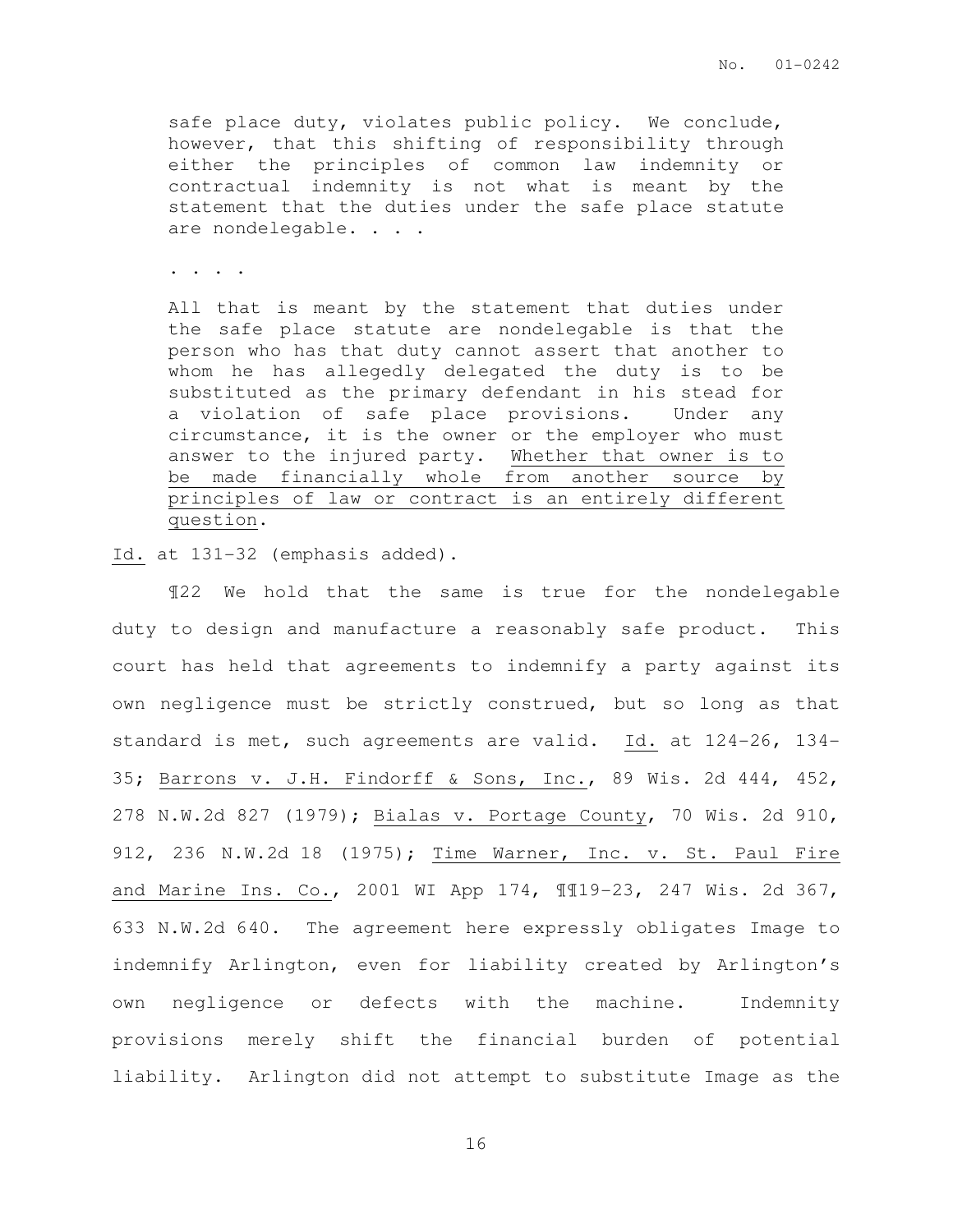party responsible for producing a safe product. It could not. Rather, it contracted with Image to take the financial burden if the situation should arise where someone claimed Arlington was negligent or designed an unreasonably dangerous product.

¶23 Contrary to Image's suggestion, indemnity agreements do not leave Arlington worry-free with respect to its liability. Arlington's indemnity agreement with Image does it no good if Image is unable to pay. If, for example, Image had no insurance coverage and went bankrupt, Arlington would still have been liable to Deminsky. In the "Stipulation for Entry of Judgment," Arlington acknowledged that conflicts in deposition testimony taken created "substantial exposure to liability" for Arlington and that Image had not provided Arlington's defense under the indemnification agreement. Arlington also acknowledged that a verdict for Deminsky would "certainly bankrupt the defendant." Thus, the settlement agreement offered Arlington a way that the company could survive the litigation and stay in business.

¶24 Given the fact that despite indemnity agreements, Arlington could have been financially liable to Deminsky, we disagree with Image's contention that manufacturers and sellers such as Arlington would have no incentive to design and create safe products. Further, as noted in Dykstra, disallowing such agreements suggests that it is against public policy for a party to insure against its own negligence. 100 Wis. 2d at 133-34 (citing Robert F. Boden, The Problem of Indemnity Under the Safe Place Statute, 40 Marq. L. Rev. 349, 366-67 (1957)). The policies behind strict liability support the allowance of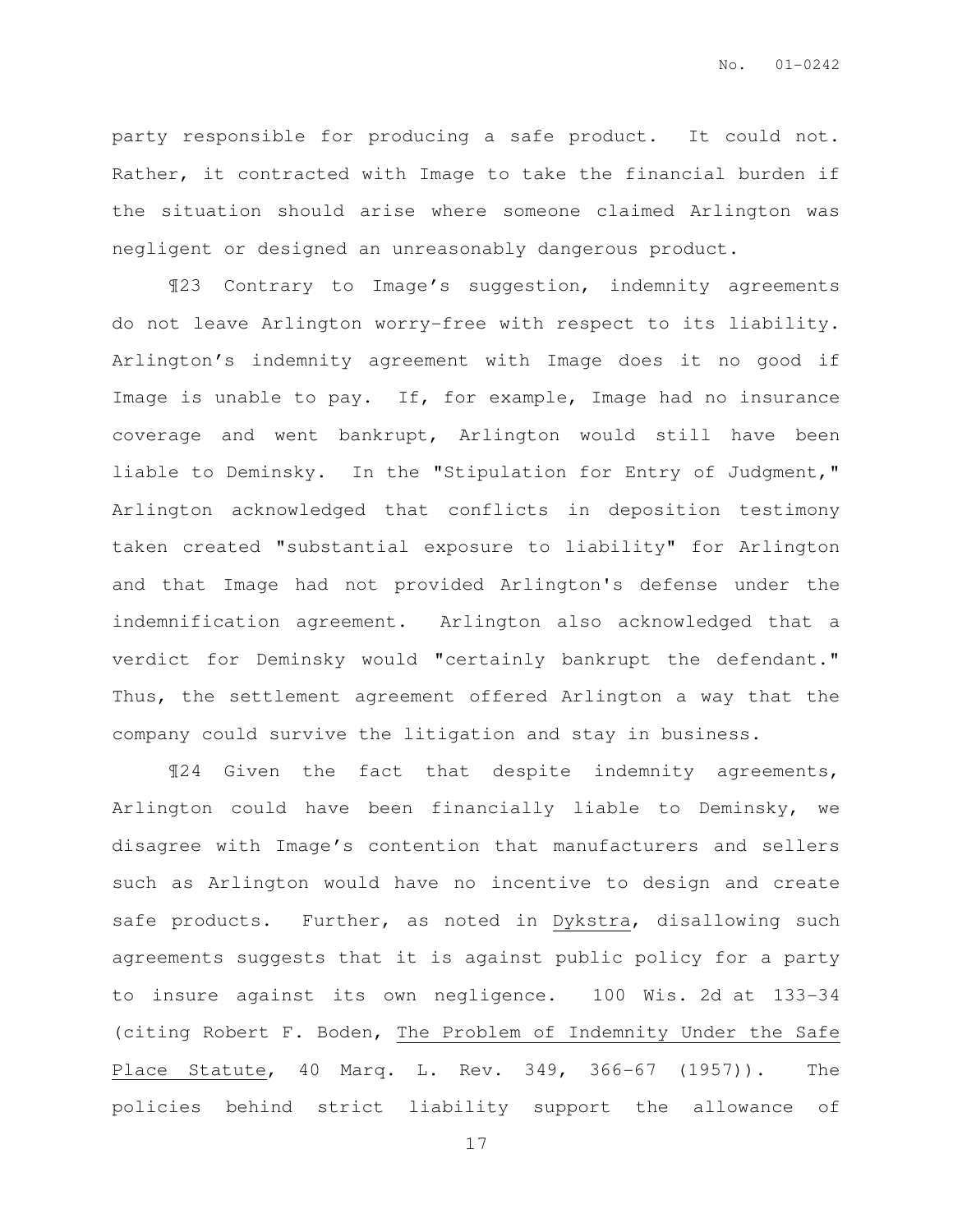indemnity, particularly under circumstances such as those in this case. Strict liability was intended to make it easier for an injured party to recover. The language used in the Restatement (Third) of Torts: Products Liability § 18 (1998) lends credence to this interpretation. Section 18 states: "Disclaimers and limitations of remedies by product sellers or other distributors, waivers by product purchasers, and other similar contractual exculpations, oral or written, do not bar or reduce otherwise valid products liability claims against sellers or other distributors of new products for harm to persons." Restatement (Third) of Torts: Products Liability § 18 (1998). The major concern, then, as stated, is whether the injured party can recover. The indemnity agreement here does not decrease or destroy Deminsky's chance to recover. In fact, because of Arlington's alleged fragile financial situation, Deminsky's chances of full recovery are better fulfilled if Image and its insurer are responsible under the indemnification agreement. Comment a to § 18 further supports the view that such agreements are allowed:

a. Effects of contract defenses on products liability tort claims for harm to persons. A commercial seller or other distributor of a new product is not permitted to avoid liability for harm to persons through limiting terms in a contract governing the sale of a product. It is presumed that the ordinary product user or consumer lacks sufficient information and bargaining power to execute a fair contractual limitation of rights to recover . . . . Nothing in this Section is intended to constrain parties within the commercial chain of distribution from contracting inter se for indemnity agreements or save harmless clauses.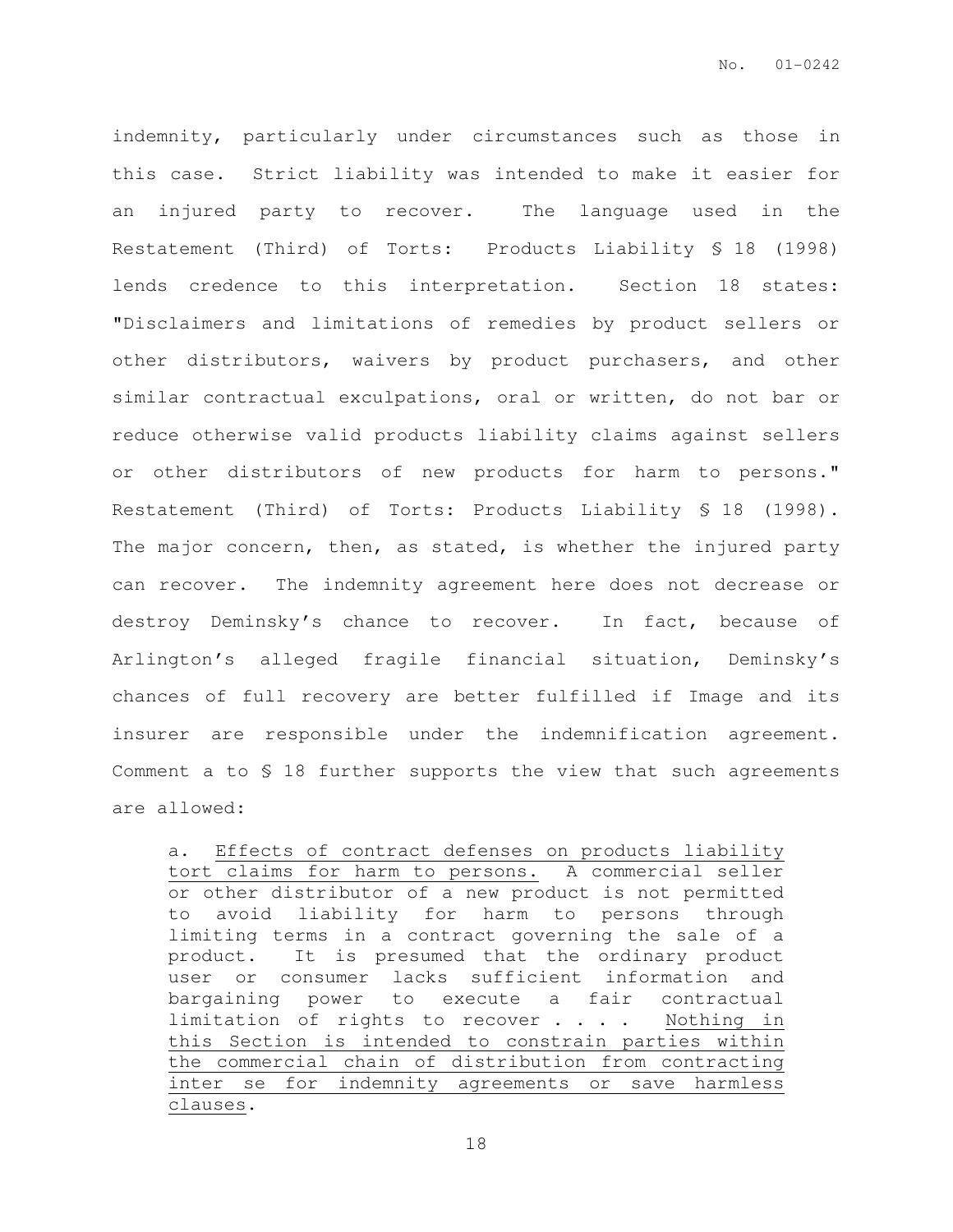(Emphasis added.)

 $\overline{a}$ 

¶25 Again, the expressed concern in this section is fairness to injured parties. The situation here involving a commercial contract between two businesses of equal bargaining power is much different. Image is not an "ordinary consumer" and we cannot and do not presume that such a business lacks sufficient information or bargaining power to "execute a fair contractual limitation of rights to recover." Id. As such, the policy concerns toward consumers' public health and safety are not dampened by such indemnity agreements.

¶26 We next address Image's claim that the indemnity agreement is unconscionable. Image argues that the terms of the agreement are commercially unreasonable, that Image lacked notice of the term, and that the term is inconspicuous. We disagree and therefore conclude that the provision is not unconscionable.

 $\P$ 27 Unconscionability is defined in Wis. Stat. § 402.302.<sup>7</sup> Unconscionability has generally been recognized where there is

(2) When it is claimed or appears to the court that the contract or any clause thereof may be unconscionable the parties shall be afforded a reasonable opportunity to present evidence as to its

<sup>7</sup> Wisconsin Stat. § 402.302 states:

Unconscionable contract or clause. (1) If the court as a matter of law finds the contract or any clause of the contract to have been unconscionable at the time it was made the court may refuse to enforce the contract, or it may enforce the remainder of the contract without the unconscionable clause, or it may so limit the application of any unconscionable clause as to avoid any unconscionable result.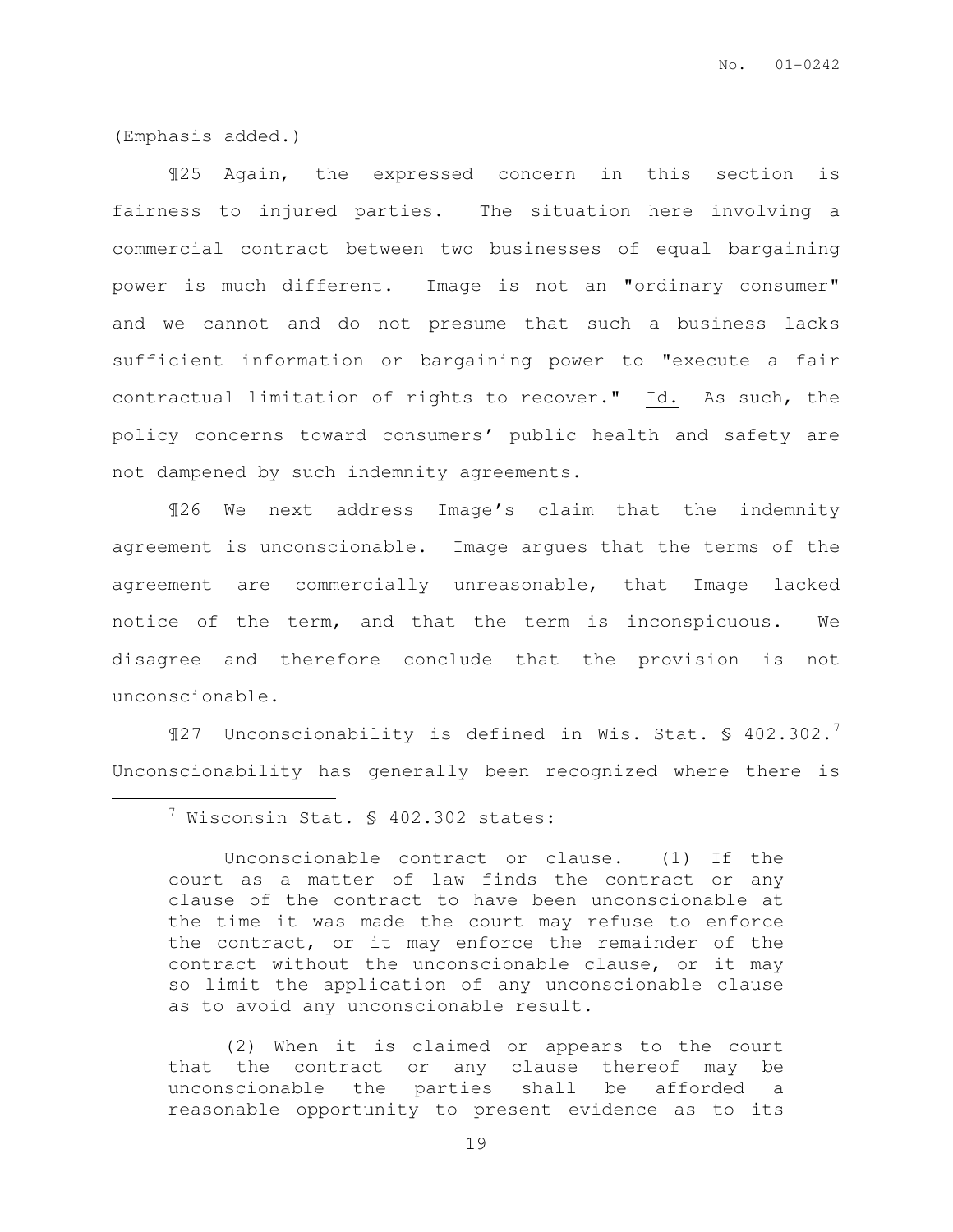an absence of meaningful choice on the part of one party, together with contract terms that are unreasonably favorable to the other party. Discount Fabric House v. Wisconsin Tel. Co., 117 Wis. 2d 587, 601, 345 N.W.2d 417 (1984). There are both procedural and substantive factors. Id. at 602. Procedural unconscionability requires consideration of the factors bearing on a meeting of the minds, while substantive unconscionability "pertains to the reasonableness of the contract terms themselves." Id.; Leasefirst v. Hartford Rexall Drugs, Inc., 168 Wis. 2d 83, 89-90, 483 N.W.2d 585 (Ct. App. 1992). In Discount Fabric, we held that the unconscionability question requires a balancing approach. 117 Wis. 2d at 602. "To tip the scales in favor of unconscionability requires a certain quantum of procedural plus a certain quantum of substantive unconscionability." Id. We find that the facts in this case do not support any finding of procedural or substantive unconscionability.

¶28 In Yauger, we held that exculpatory contract provisions must unmistakably inform the signer of what rights are being waived and the form must "clearly and unequivocally communicate to the signer the nature and significance of the document being signed." 206 Wis. 2d at 86-87. We held that in order to pass such a test, the exculpatory terms must be conspicuous. Id. at 87. Because indemnity contracts in which

 $\overline{a}$ 

commercial setting, purpose and effect to aid the court in making the determination.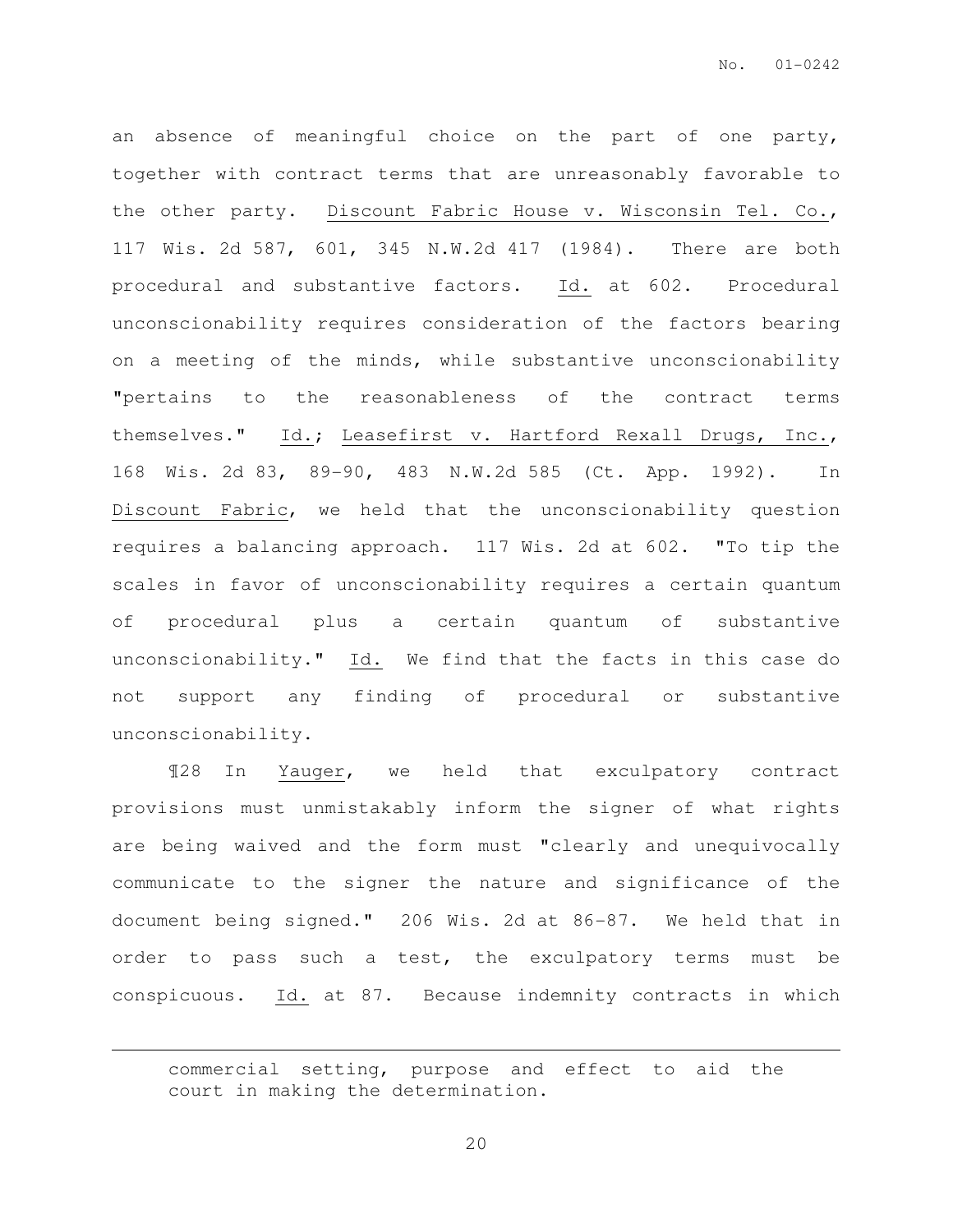parties agree to indemnify the indemnitee for the indemnitee's own negligence are, like exculpatory contracts, to be strictly construed, we now hold that the conspicuousness standards in Wis. Stat.  $401.201(10)$  are required for indemnity contracts.<sup>8</sup>

¶29 We find that the form and provisions at issue here satisfy the conspicuousness requirement. First, the form was one page, front and back. This was not an onerous form. Directly above the space where Harm signed his name was a oneparagraph warning that there were terms and conditions on the back to which the signer would be held. Right after the paragraph and right above Harm's signature, the word "AGREED" was placed in capital letters. The indemnity provision is contained in a separate numbered paragraph on the back of the form. The paragraph has a heading in capital letters and bold print: "**3 - BUYER'S INDEMNITY OF ARLINGTON.**" In addition, on the back of the form at the top of the page is another warning in all capital letters stating that the buyer shall be held to all the included terms and conditions.

 $\overline{a}$ 

 $8$  Wisconsin Stat.  $\frac{1}{2}$  401.201(10) states:

<sup>(10) &</sup>quot;Conspicuous": A term or clause is conspicuous when it is so written that a reasonable person against whom it is to operate ought to have noticed it. A printed heading in capitals (as: NON-NEGOTIABLE BILL OF LADING) is conspicuous. Language in the body of a form is "conspicuous" if it is in larger or other contrasting type or color. But in a telegram any stated term is "conspicuous". Whether a term or clause is "conspicuous" or not is for decision by the court.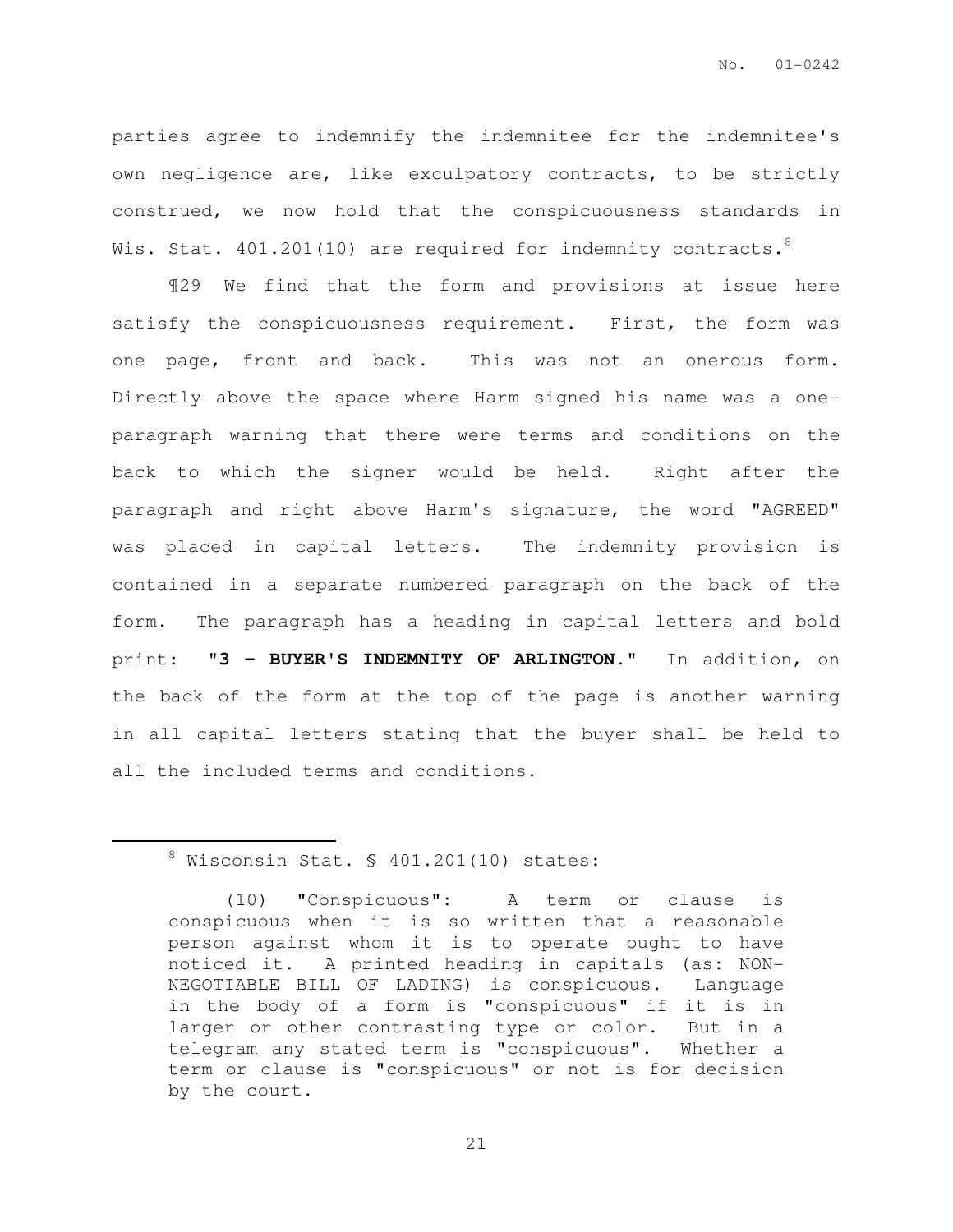¶30 While the best policy may be to put indemnity language on the front page of a contract, everything does not always fit on the front page. Here, however, for all practical purposes, we have a one-page contract. The reader merely has to flip over the piece of paper to read the terms. Failure to read a contract, particularly in a commercial contract setting, is not an excuse that relieves a person from the obligations of the contract. "Men, in their dealings with each other, cannot close their eyes to the means of knowledge equally accessible to themselves and those with whom they deal, and then ask courts to relieve them from the consequences of their lack of vigilance." Nauga, Inc. v. Westel Milwaukee Co., Inc., 216 Wis. 2d 306, 314- 15, 576 N.W.2d 573 (Ct. App. 1998) (quoting this court's decision in Carney-Rutter Agency v. Central Office Bldgs., 263 Wis. 244, 252-253, 57 N.W.2d 348 (1953)). Image has not argued here that Harm was hurried into signing this contract. He had time to carefully review the terms, but he chose not to do so. Additionally, the relevant terms of this contract were conspicuous and the form provided adequate notice to Image of the responsibilities under the contract. There is no argument that the terms of this contract were ambiguous or unclear. Mr. Harm simply chose not to review the contract carefully and such a failure does not warrant relief from his obligations under the contract. Had Harm read the terms, we have no difficulty concluding that he would have ascertained the obligations of the contract terms. Therefore, the form fulfilled the requirement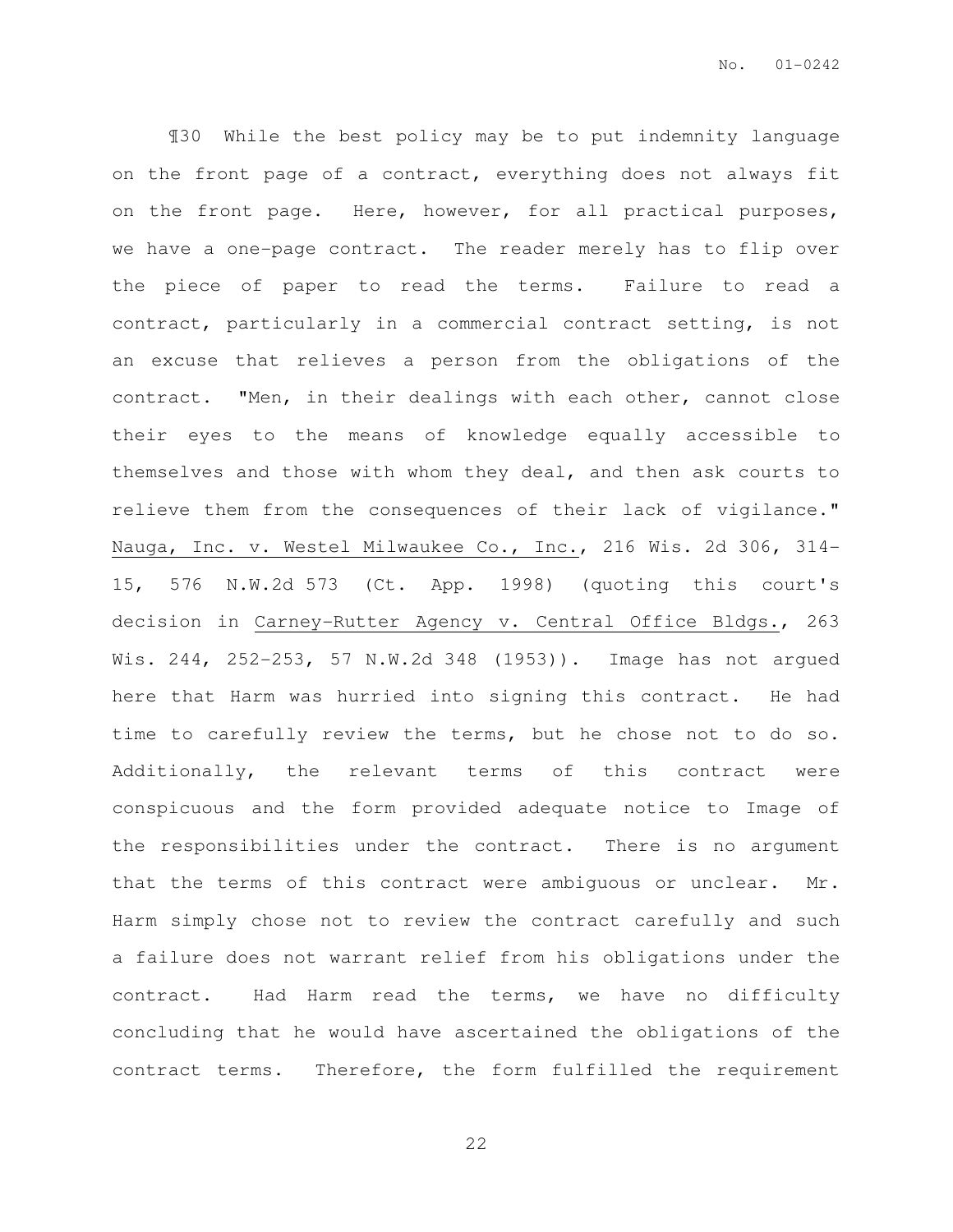to communicate the nature and significance of the indemnity provision.

¶31 Image has previously argued that this is a contract of adhesion and specifically, in this court, has asserted that the terms of the contract are commercially unreasonable. In the context of this case, such arguments fall under the umbrella of substantive unconscionability. A contract of adhesion is generally found under circumstances in which a party has, in effect, no choice but to accept the contract offered, often where the buyer does not have the opportunity to do comparative shopping or the organization offering the contract has little or no competition. Katze v. Randolph & Scott Mut. Fire Ins. Co., 116 Wis. 2d 206, 212-13, 341 N.W.2d 689 (1984). Although Image has argued that it did not have other comparable options, Image admits that it chose Arlington's machine because it was closer and cheaper than others. Image could have bought such a machine from someone else; Greg Harm had a trade book with at least a few other potential sellers. Customers make choices such as these every day. That Image did not like the other options available does not create a contract of adhesion or make the terms of this contract substantively unconscionable. This is not like the Discount Fabric case in which the customer had only one viable option for reaching people through an ad in the telephone book. 117 Wis. 2d at 603-04.

¶32 We have already noted that the indemnity provision does not violate public policy. There were no elements of an adhesion contract here, because Image had choices. The form and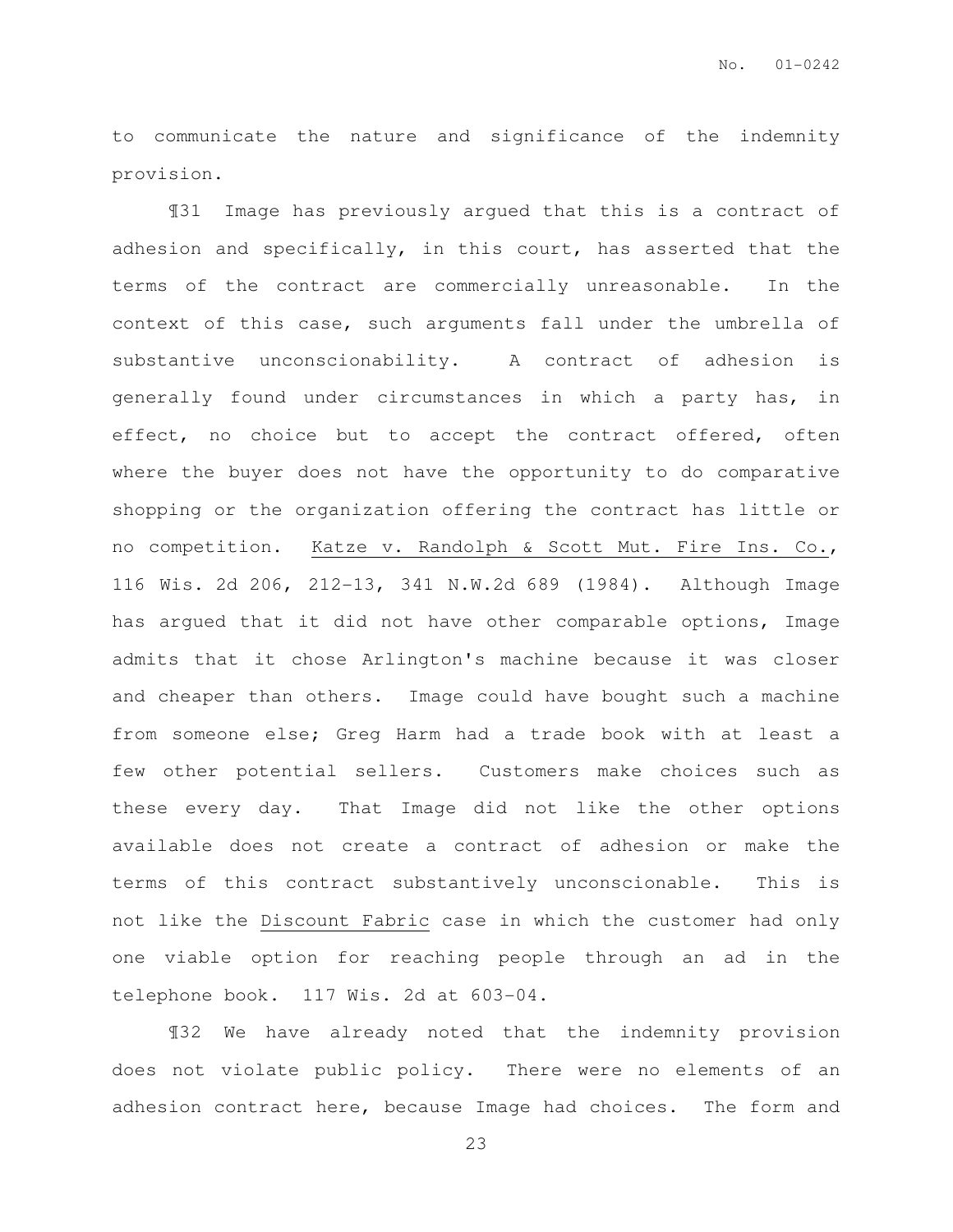terms provided adequate notice to Image of the indemnity clause and the indemnity clause and related terms were conspicuous. The parties to this contract were two commercial entities with prior dealings. As such, Image has failed to show there is any quantum of procedural or substantive unconscionability regarding this contract. We hold that the indemnity clause is valid and enforceable.

#### IV

¶33 The second issue that arises in this case is the extent to which the settlement agreement reached by Deminsky and Arlington may be binding upon Image. Image argues that because it had no information about a potential settlement, no opportunity to participate in the settlement negotiations, and no opportunity to dispute the agreement reached, it should be allowed a full trial on the issues of liability and damages. Arlington asserts that we should adopt Illinois law and find that Image is bound to the terms of the settlement agreement. Unlike the court of appeals, which found that Image should receive a full trial, we find that Image does carry some responsibility for refusing to defend the action tendered to it by Arlington. However, because under the circumstances of this case, Image did not know that settlement negotiations were in progress and had no opportunity to dispute the validity of the settlement agreement, we remand the action to the circuit court for a limited trial to the court.

¶34 Deminsky originally filed suit only against Arlington in May 1998. At his deposition on Febrary 18, 1999, Greg Harm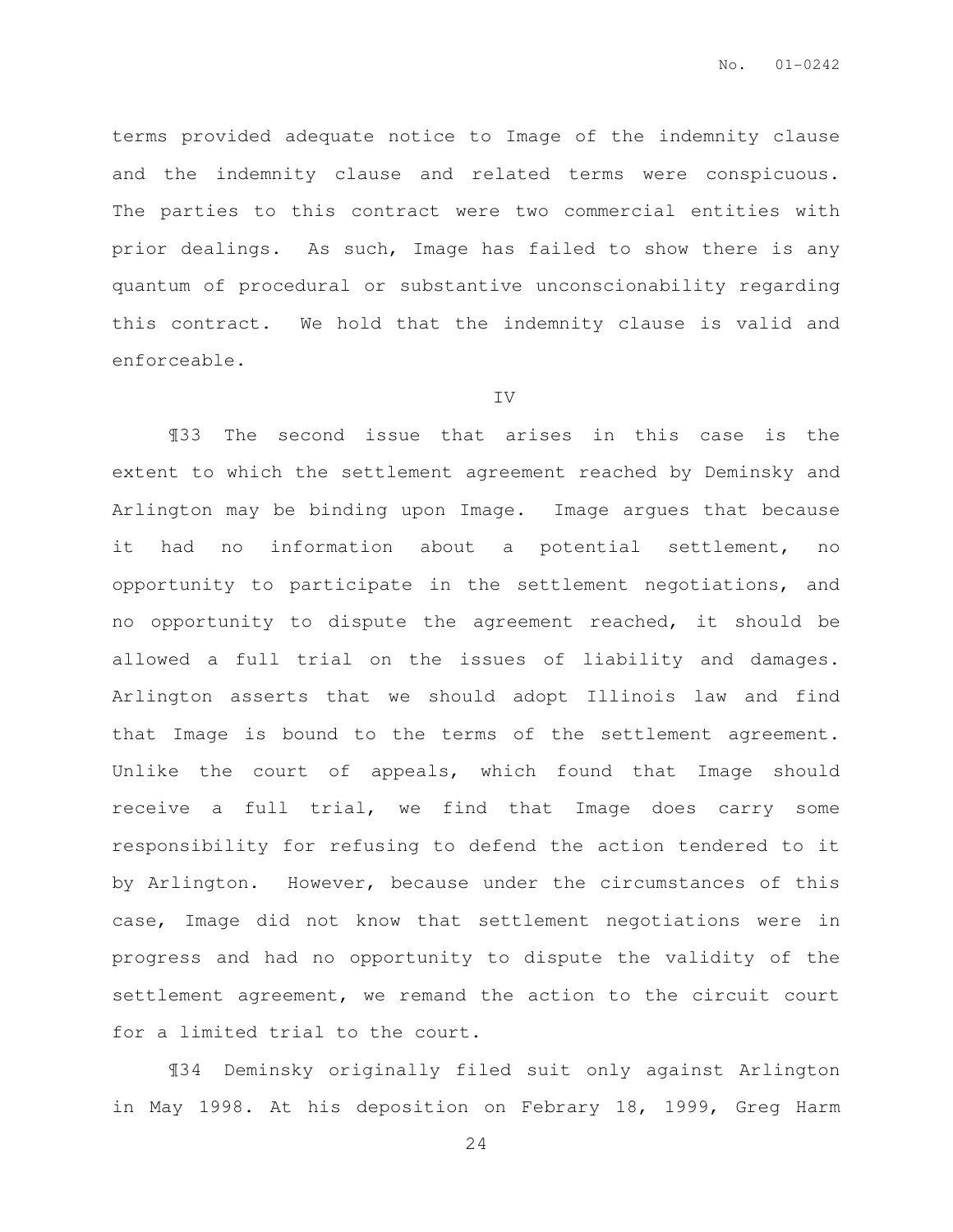testified that he was aware of the indemnification language in the contract and had contacted Federated Insurance regarding the potential liability. On June 4, 1999, Arlington formally tendered the defense to Image. Deminsky amended his complaint on June 30, 1999, naming Image and Federated as additional defendants who were directly liable to him under the indemnification agreement. On or about July 15, 1999, Federated sent a letter stating that it would pay Arlington's defense costs in the Deminsky litigation under a reservation of rights, because it believed the indemnity clause may not be enforceable. Federated acknowledged, however, that if the contract was valid under applicable law, then the indemnity language meets the definition of an "insured contract" and the policy covers Arlington's defense costs. The letter to Image ended with the statement, "We will contact you shortly regarding assigning counsel to defend you on the Amended Complaint."

¶35 On August 9, 1999, Image and Federated filed separate answers to the amended complaint. Also on August 9, Deminsky and Arlington filed the "Stipulation for Entry of Judgment" with the court. Deminsky agreed not to execute judgment against Arlington; rather, Arlington assigned all rights to indemnity under the contract to Deminsky, who could then attempt to collect from Image. On August 9, 1999, the judge accepted the stipulation without a hearing and entered judgment against Arlington. The amount of the stipulated judgment was \$1.475 million dollars, without costs. Deminsky amended his complaint a second time to include the assignment of rights regarding the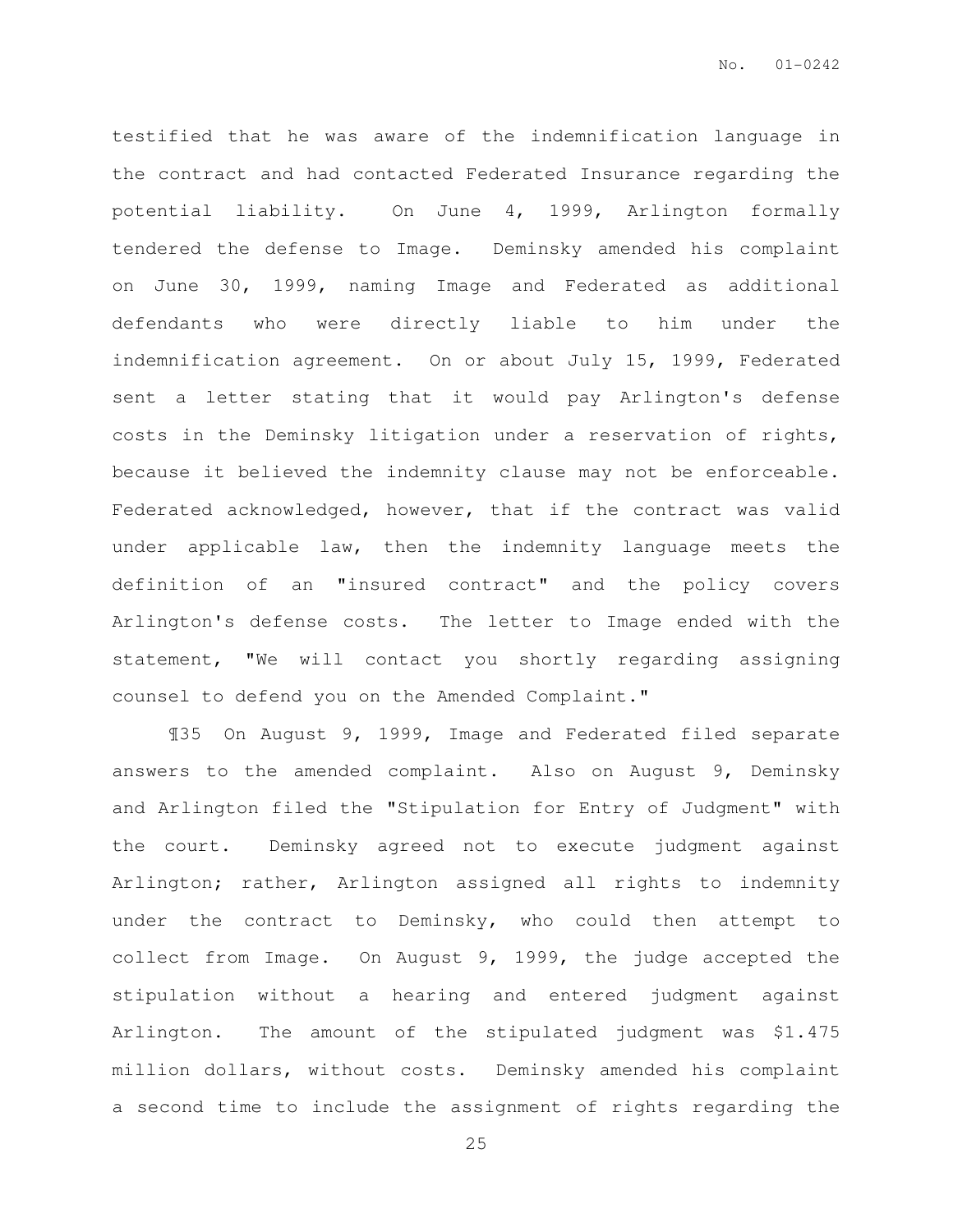indemnification agreement. Image had no knowledge of the settlement negotiations and had no opportunity to dispute the terms of the settlement. During subsequent proceedings, Image and Deminsky both moved for summary judgment. The judge granted summary judgment in favor of Deminsky and entered judgment in the full amount of the Deminsky/Arlington settlement, plus interest and costs.

¶36 Since the judgment was entered in the Wisconsin court in which Deminsky brought his action, and because the issue deals with Wisconsin's settlement and judgment procedures, we find it appropriate to use Wisconsin law. However, Illinois has handled an issue almost exactly like the one in this case. See N.E. Finch Co. v. Mahon Co., 370 N.E.2d 160 (Ill. 1977). As such, we look to relevant Illinois caselaw for guidance on this issue, while holding true to Wisconsin precedent.

¶37 In Finch, the Illinois Court of Appeals handled the question of the effect of a settlement agreement between the injured party and the indemnitee upon the indemnitor. Finch, 370 N.E.2d at 162-63. There, the defendant in the original case, Finch, requested Mahon to assume the defense on the basis of implied indemnity. Id. at 162. Mahon rejected the request and with a trial becoming imminent, Finch settled with the injured party and then attempted to recover its costs from Mahon. Id. Much like the circumstances in the present case, the court was left with the issue of "the extent to which the prospective indemnitor is bound by a settlement after the defense of the original action has been tendered to him and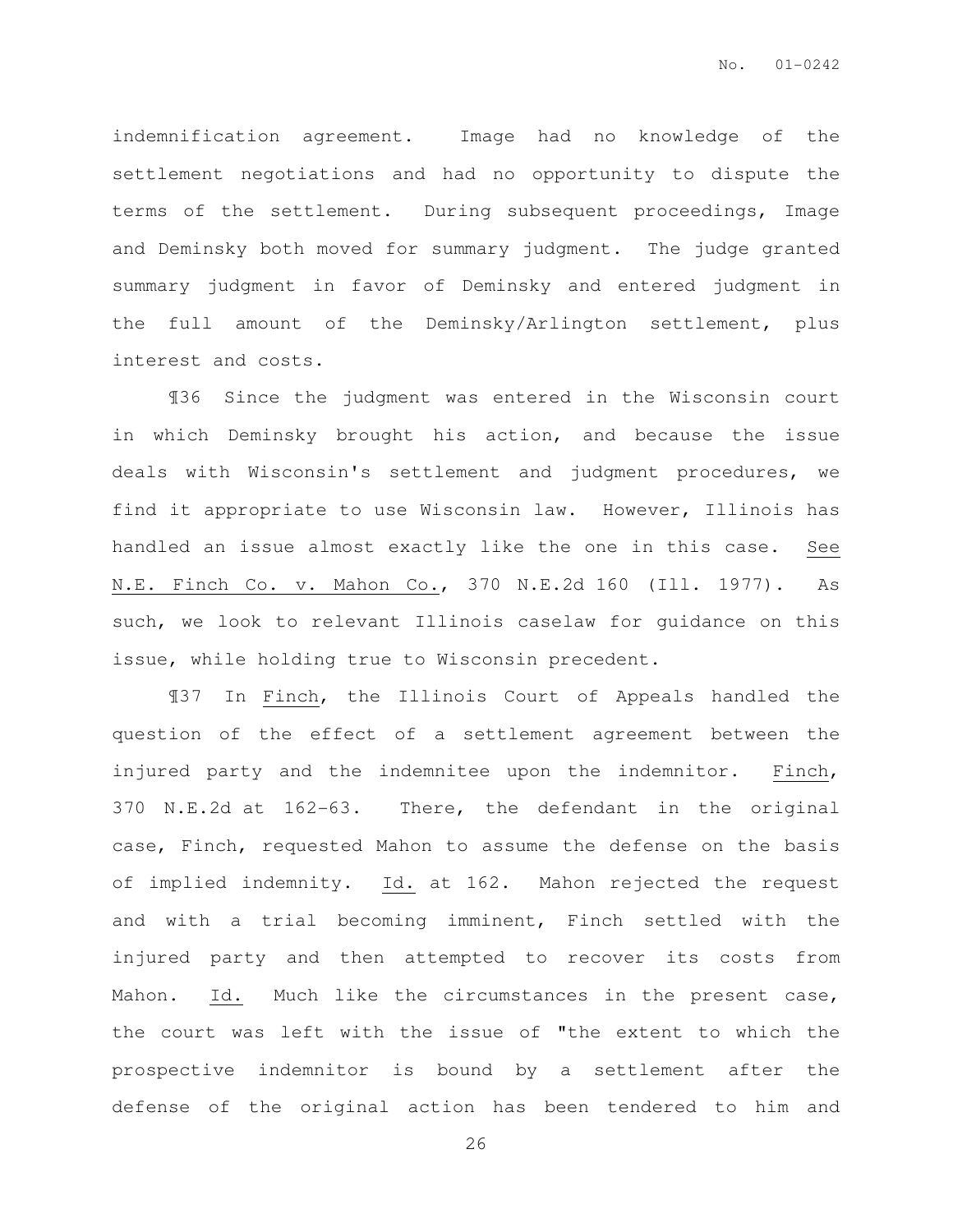refused." Id. at 163. In the present case, although Federated asserted in its July 15, 1999, letter that it would defend under a reservation of rights, it took no action.

¶38 The court in Finch held it of crucial importance that Finch gave Mahon the opportunity to defend and Mahon refused. Id. In determining what effect a settlement had on the indemnitor, the court stated: "We believe that once defense of the principal action has been tendered to the prospective indemnitor and refused by him, the indemnitor can not thereafter assert that the indemnitee was a legal volunteer who gratuitously settled the initial action." Id. The court held that this was true even where the indemnitor seeks to establish the non-liability of the indemnitee. Id. The court found that so long as the prospective indemnitee was responding to a "reasonable anticipation of personal liability" in settling the original action, the indemnitor is not entitled to question the amount of the settlement "absent fraud or collusion between the parties to the settlement." Id. at 162-63.

¶39 Public policy supports such a finding because amicable settlements between parties should be supported. Id. In Finch, the court noted that the policy of encouraging settlements should be furthered by avoiding rules which allow "a defendant no alternative but to litigate the question of his liability to a plaintiff in order to preserve his cause of action over a prospective indemnitor." Id. We agree. In Finch, the court of appeals noted that a prospective indemnitor has a direct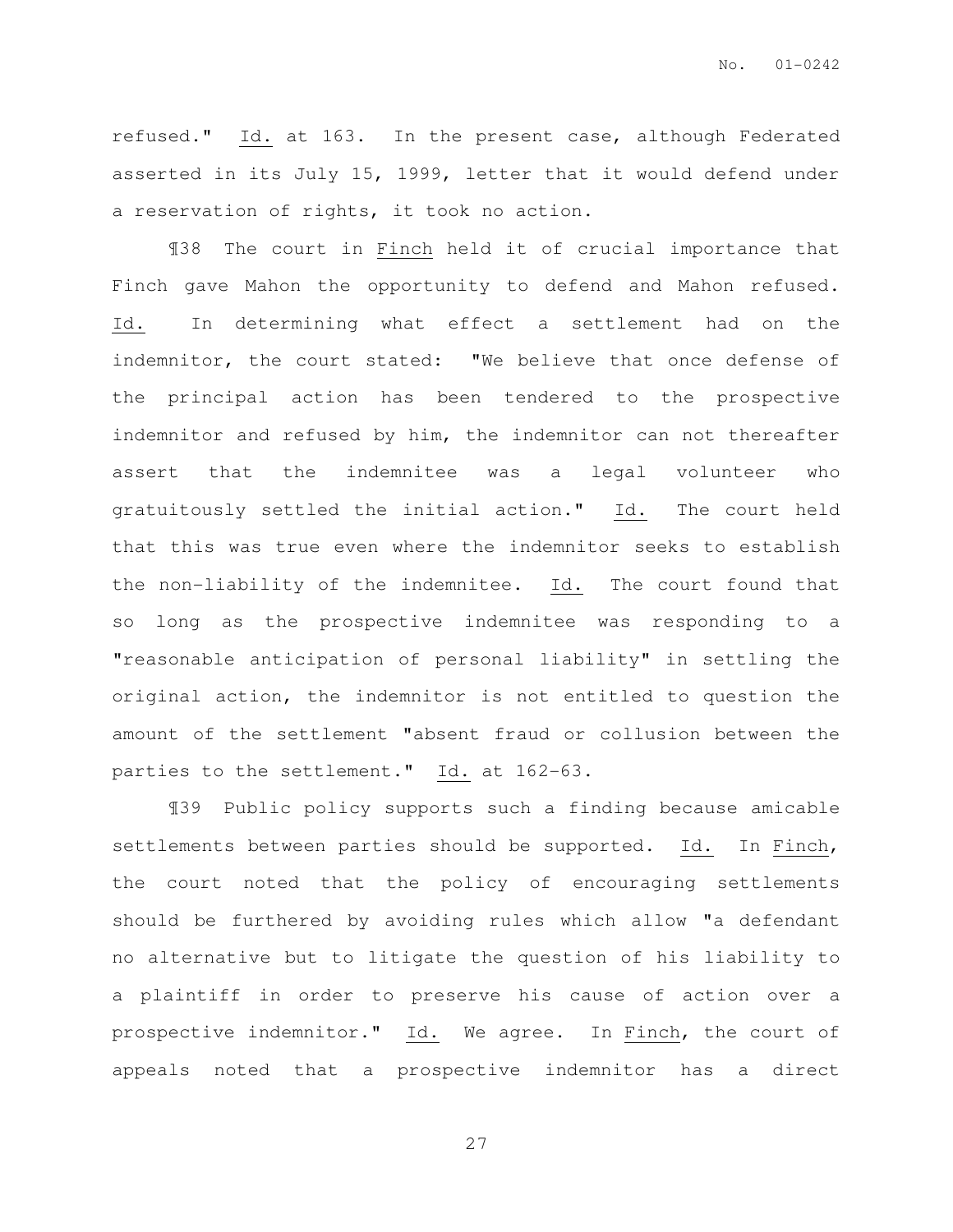No. 01-0242

interest in defeating the principal action for which indemnity may be sought. Id. at 163.

¶40 Wisconsin caselaw supports such findings. In Illinois Central Railroad Co. v. Blaha, this court found that when a party, such as a potential indemnitor, is notified of a pending suit in which they are directly interested, that party

must exercise reasonable diligence in protecting their interests; and if instead of doing so they wilfully shut their eyes to the means of knowledge which they know are at hand to enable them to act efficiently, they cannot subsequently be allowed to turn around and evade the consequences which their own conduct and negligence have superinduced.

Blaha, 3 Wis. 2d 638, 644, 89 N.W.2d 197 (1958) (citations omitted). In the insurance context, this court has found that when coverage is not determined before a liability trial, "the insurer must provide a defense for its insured with regard to liability and damages." Newhouse v. Citizens Security Mut. Ins., 176 Wis. 2d 824, 836, 501 N.W.2d 1 (1993). The court noted that an insurance company that refuses to defend does so "'at its own peril.'" Id. at 835. In that case, the court proposed that the best approach for an insurance company which contests coverage is to defend under a reservation of rights. Id. at 837.

¶41 Here, Federated suggested that it would defend under a reservation of rights. The problem, however, is that the letter was the last action taken. Federated and Image did nothing further to act. In effect, the tender was rejected and Arlington was left to defend on its own. As in Blaha, when a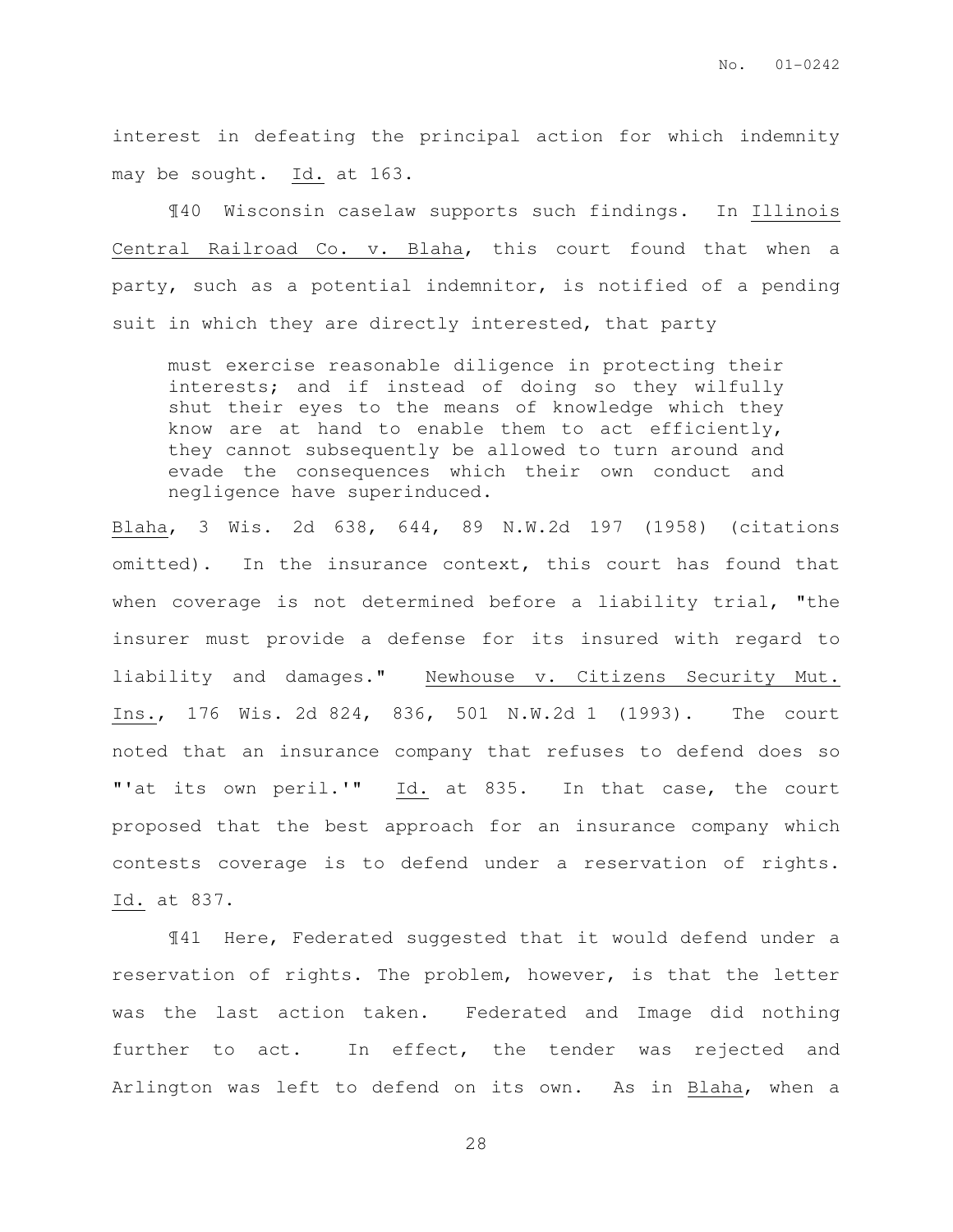party's conduct leads an indemnitee to conclude that the defendant is ignoring the claim, some responsibility must fall to the potential indemnitor. 3 Wis. 2d at 645.

¶42 Under Finch, it appears that Illinois law would not allow a new trial under circumstances like those in this case, where a party has rejected the tender of a defense and not asserted fraud or collusion. 370 N.E.2d at 163. However, we believe the circumstances of this case warrant allowing Image an opportunity to be heard on whether the agreement to which it might be bound is unreasonable or infected by fraud or collusion. The timing of the settlement in this case has effectively prevented Image from having such an opportunity.

¶43 Wisconsin has at least one case where, in a contractual setting, an indemnitor has rejected the tender of a defense. See Blaha, 3 Wis. 2d at 643-49. In Blaha, this court held that although the indemnitee formally demanded the indemnitor take over the defense only five days before trial was set to begin, the indemnitor could not claim insufficient notice because the indemnitor disregarded the potential liability. Id. at 643-44. There, the potential indemnitor was aware of the circumstances of the injury, was informed about the contract, and the defendant's board discussed its potential liability. Id. at 642-43. The court found that, given these facts, the indemnitor had a responsibility to "exercise reasonable diligence in protecting their interests." Id. at 644. Although the formal tender of defense in Blaha was made only five days before trial, the indemnitor there was made aware of its direct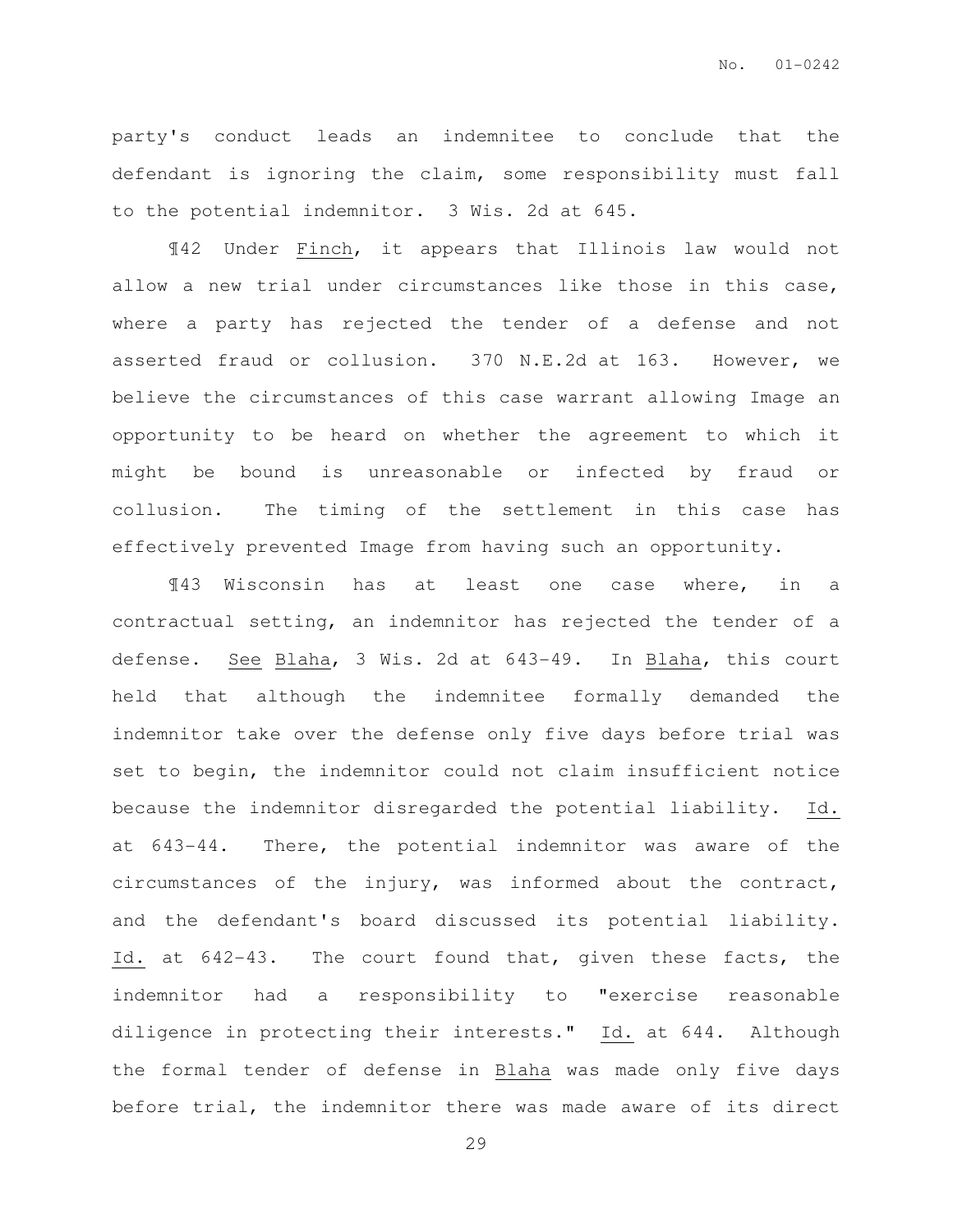interest in the case because of the indemnification arrangement well before that formal tender, and simply disregarded the case. Id. at 644-45. The same is true here. Although the formal tender of defense was made in June 1999, Image was aware of the circumstances of the accident, was made aware of the indemnification agreement at least by February 1999, and had contacted Federated regarding the potential liability. As such, Image must be held to have some responsibility when it rejected the tender of the defense. As this court has stated: "Considering all the information which defendant had with respect to the [] claim long before the trial of the action into which it grew, there was ample opportunity to prepare for a defense. It was defendant's own choice not to avail itself of that opportunity." Id. at 646.

¶44 However, unlike Blaha, communication here regarding the settlement negotiations was completely absent. In Blaha, after a trial in which the indemnitee was found liable, the indemnitee informed the indemnitor of the judgment. Id. at 648. The indemnitee appealed the judgment, and while appeal was pending, it notified the indemnitor that a settlement was being contemplated. Id. The indemnitor ignored that notice, and the matter was settled. Id. The court held that the indemnitor was bound by the settlement agreement, because the trial court allowed the indemnitor an opportunity to show that there was fraud, an unlitigated defense, or incompetency in the defense, and the indemnitor failed to do so. Id. at 647-48. There, too, all the issues were tried to a jury. Id. Here, however,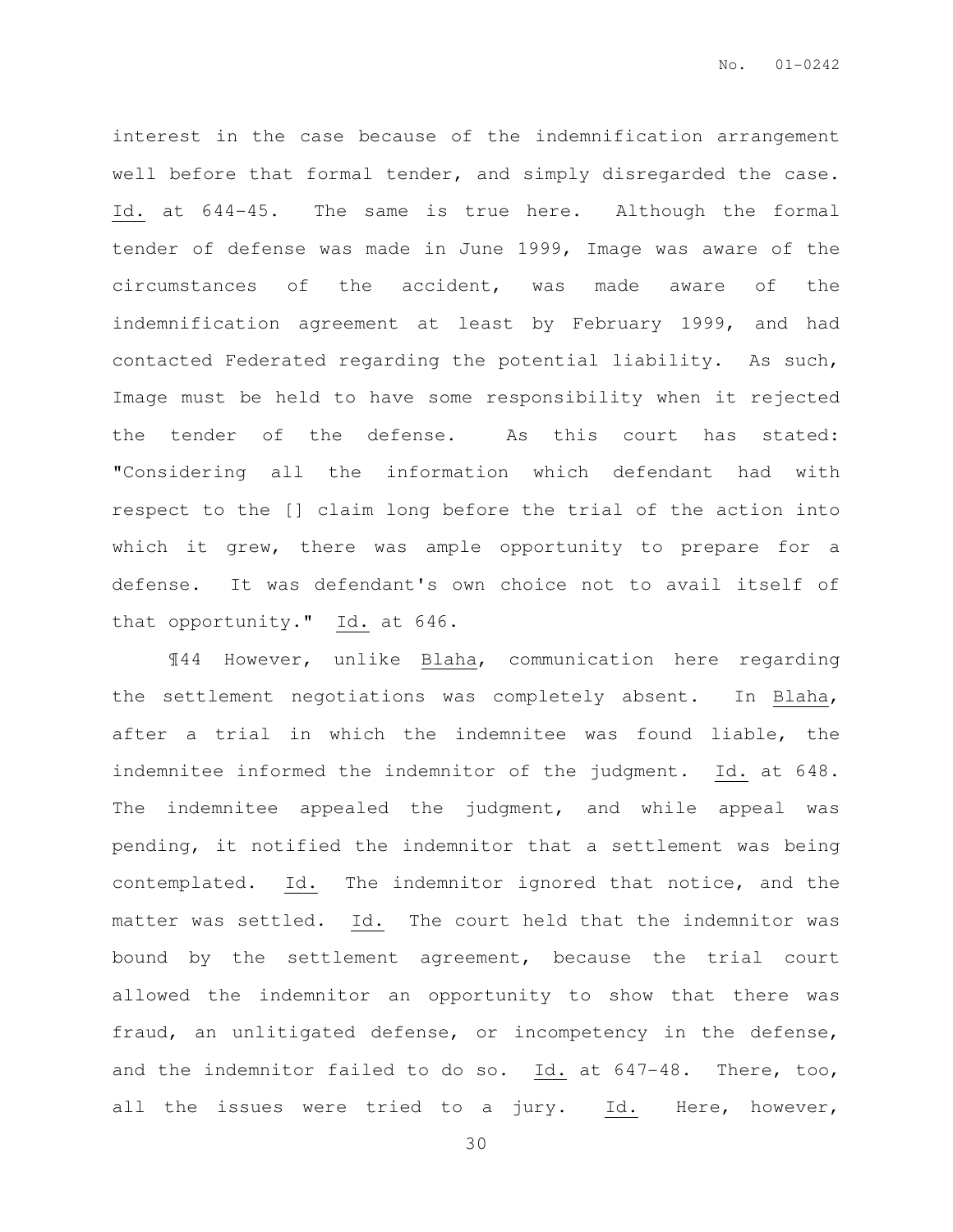settlement was reached before any trial occurred. Image was not informed that any settlement was contemplated, and the settlement was reached the very same day Image and Federated filed their answers to the amended complaint. Although Image is responsible for its failure to provide a defense, we cannot conclude that Image is bound by a settlement reached under circumstances such as those presented in this case.

¶45 In Barrons, this court noted that in the situation where an indemnitor is given the option of approving settlement or taking over the defense of an action, the indemnitee need only show potential liability and that the settlement reached was reasonable. Barrons, 89 Wis. 2d at 455-56.

¶46 None of these cases here examined match what we have in this case. We believe that the Finch analysis is the most appropriate for the present circumstances. However, in this case, unlike Finch and the other cases, Image was not kept informed of the settlement negotiations. More troubling is the timing of the settlement arrangement. Arlington formally tendered the defense to Image in June 1999. Image responded in mid-July and near the beginning of August, on the very day when Image and Federated were due to file answers to the amended complaint, Arlington and Deminsky settled. Further, the stipulations were forwarded to the trial judge and approved without a hearing and without Image having any knowledge of the events. These facts do not make it equitable to bind Image to the settlement agreement. Both Wisconsin and Illinois have allowed for exceptions to binding agreements. In Finch, for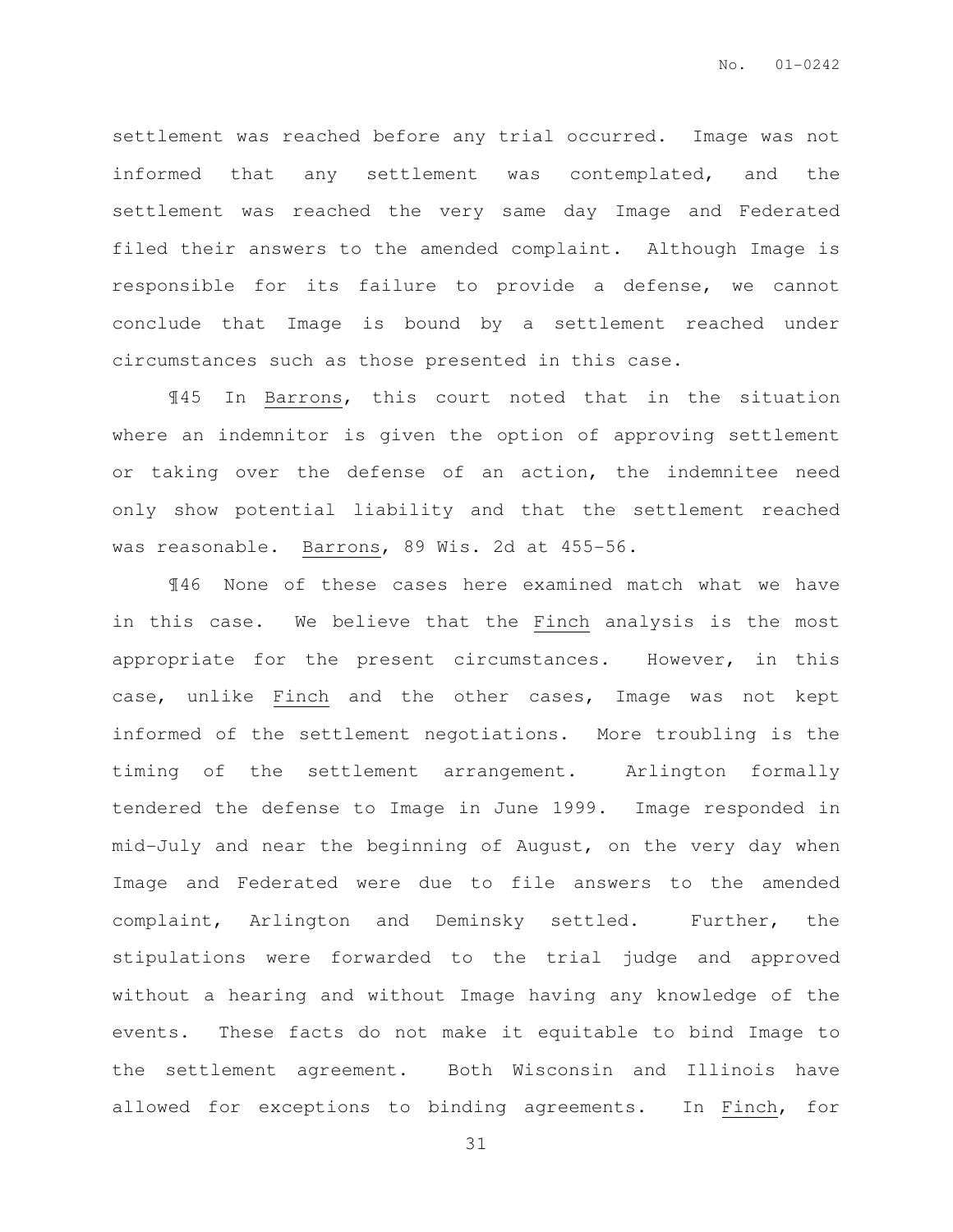example, parties may dispute a settlement by showing that there was no potential liability or that the settlement involved fraud or collusion. Finch, 370 N.E.2d at 163.

¶47 We conclude that Image is not entitled to a full trial on liability and damages because, just as the indemnitor in Finch, Image rejected the tender of the defense. However, because Image had no opportunity to dispute or approve the settlement agreement reached and was unaware negotiations were even proceeding, either due to the timing of negotiations or planning on the part of the settling parties, we hold that Image is entitled to a limited hearing to the court on the reasonableness of the settlement agreement. Under circumstances such as these, the indemnitor is entitled to produce evidence that the settlement was unreasonable, including evidence that the indemnitee faced no potential liability or that the settling parties were involved in fraud or collusion.

¶48 As noted earlier, if the circuit court finds that the settlement agreement reached between Arlington and Deminsky is reasonable and free of collusion or fraud, then following cases such as Finch and Blaha, the judgment in the amount of the settlement originally assessed by the circuit court will stand. On the other hand, if the circuit court finds that the settlement reached is unreasonable-if, for example, the circuit court finds Arlington faced no potential liability——or involved fraud or collusion, then the parties are back to where they were before a settlement agreement was reached. In this case, the litigation would be headed for a trial on Arlington's liability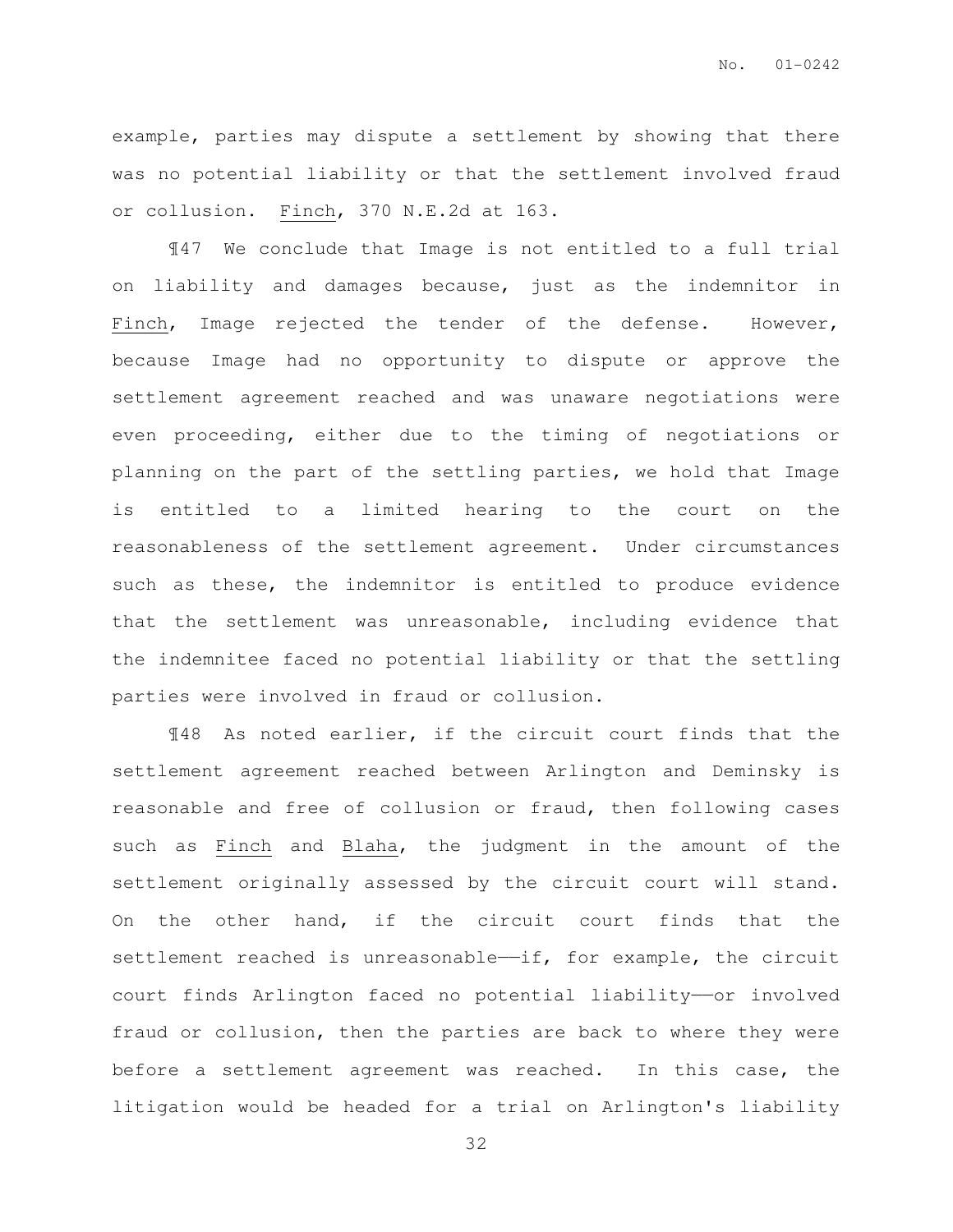and damages. Now, however, given the benefit of this opinion, Image will know that the indemnity agreement is valid and binding upon them.

¶49 Although the court of appeals extensively analyzes the law of issue preclusion, we conclude, as it ultimately did, that issue preclusion is not applicable in this case because this action was never "actually litigated." See Restatement (Second) of Judgments  $\frac{1}{2}$  (1982).<sup>9</sup> Comment d to  $\frac{1}{2}$  27 of the Restatement (Second) of Judgments, states that an issue is actually litigated when an issue is "properly raised, by the pleadings or otherwise, and is submitted for determination, and is determined." The Comment provides that an issue may be submitted and determined on a motion to dismiss, a motion for summary judgment, a motion for a directed verdict, or their equivalents, or a judgment entered on a verdict. A settlement such as the one in this case does not qualify. As noted in Michelle T. v. Crozier, attempts to invoke issue preclusion have generally "been conditioned by requirements designed to protect against unfairly disadvantaging parties." Michelle T., 173 Wis. 2d 681, 687, 495 N.W.2d 327 (1993). Here, invocation of issue preclusion would put Image at a severe disadvantage under

 $\overline{a}$ 

<sup>9</sup> Restatement (Second) of Judgments § 27 (1982):

When an issue of fact or law is actually litigated and determined by a valid and final judgment, and the determination is essential to the judgment, the determination is conclusive in a subsequent action between the parties, whether on the same or a different claim.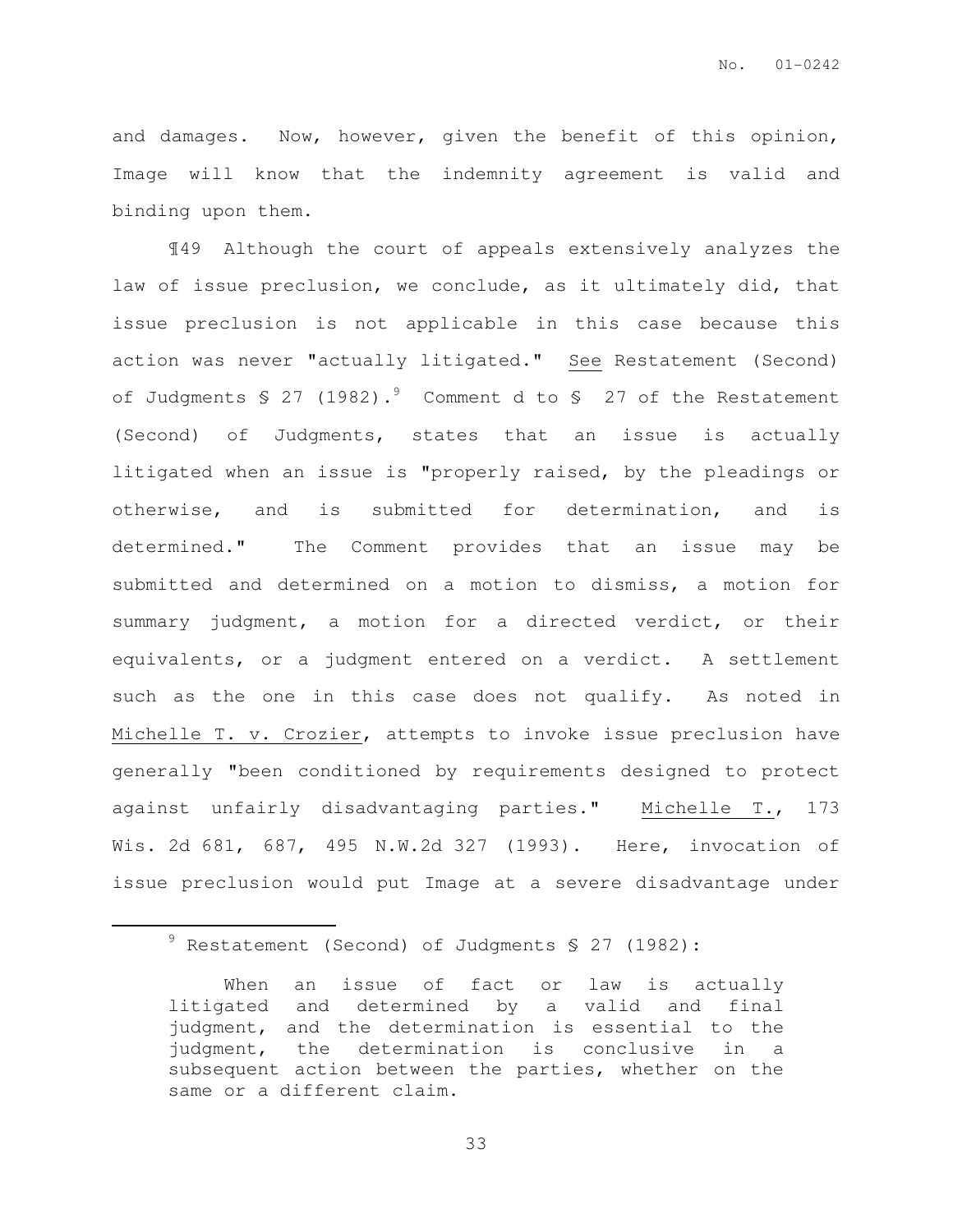circumstances where Image could not control the outcome. This court declines to promote such an outcome.

¶50 In conclusion, we find that the indemnity agreement between Image and Arlington is valid and Deminsky may enforce the agreement. Regarding the second issue, we find that the settlement circumstances here did not allow Image an opportunity to challenge the reasonableness and validity of the settlement agreement. Accordingly, we affirm the holdings of the court of appeals, but modify the judgment to the extent that we remand for a limited trial to the court regarding the reasonableness of the settlement. Because Image rejected the tender of the defense, the burden on remand will fall upon Image to show that the settlement agreement reached was unreasonable, that Arlington faced no potential liability, or that the agreement involved fraud or collusion.

By the Court.—The decision of the court of appeals is affirmed, as modified, and the cause remanded.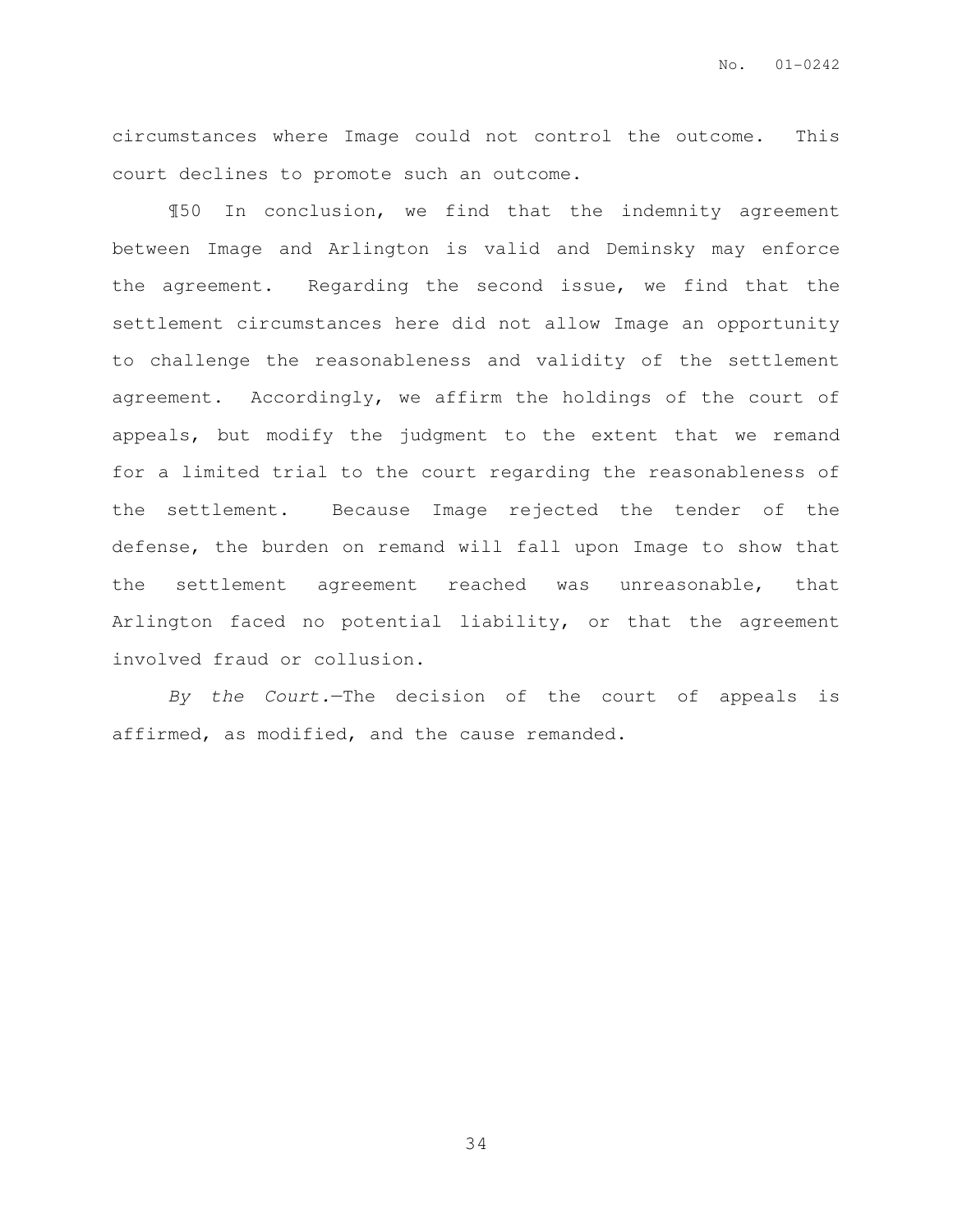¶51 SHIRLEY S. ABRAHAMSON, CHIEF JUSTICE (concurring). I agree with both the legal analysis and remedy of the majority opinion. I write separately because I also agree with the dissent's concern that the circuit court has not been provided with sufficient guidance for conducting the limited hearing on remand.

¶52 In the insurance context, many states require that a settlement between an insured and an injured party, after the insurer has wrongfully refused to defend, be reasonable and entered into in good faith in order to bind the insurer.<sup>10</sup> Guidance can be taken from these cases in setting the parameters for the remand in the case at hand.

¶53 The burden of proving reasonableness typically falls on the insured or the injured party, whoever seeks payment from the insurer. In determining whether a settlement was reasonable, the court should consider a variety of factors, including but not limited to the damage sustained, the likelihood that the injured party would have succeeded in

 $\overline{a}$ 

<sup>&</sup>lt;sup>10</sup> 14 Lee R. Russ & Thomas F. Segalla, Couch on Insurance § 202:9 (3d ed. 1999 & Supp. 2002) (Reasonableness of Settlement and Good Faith in Making It).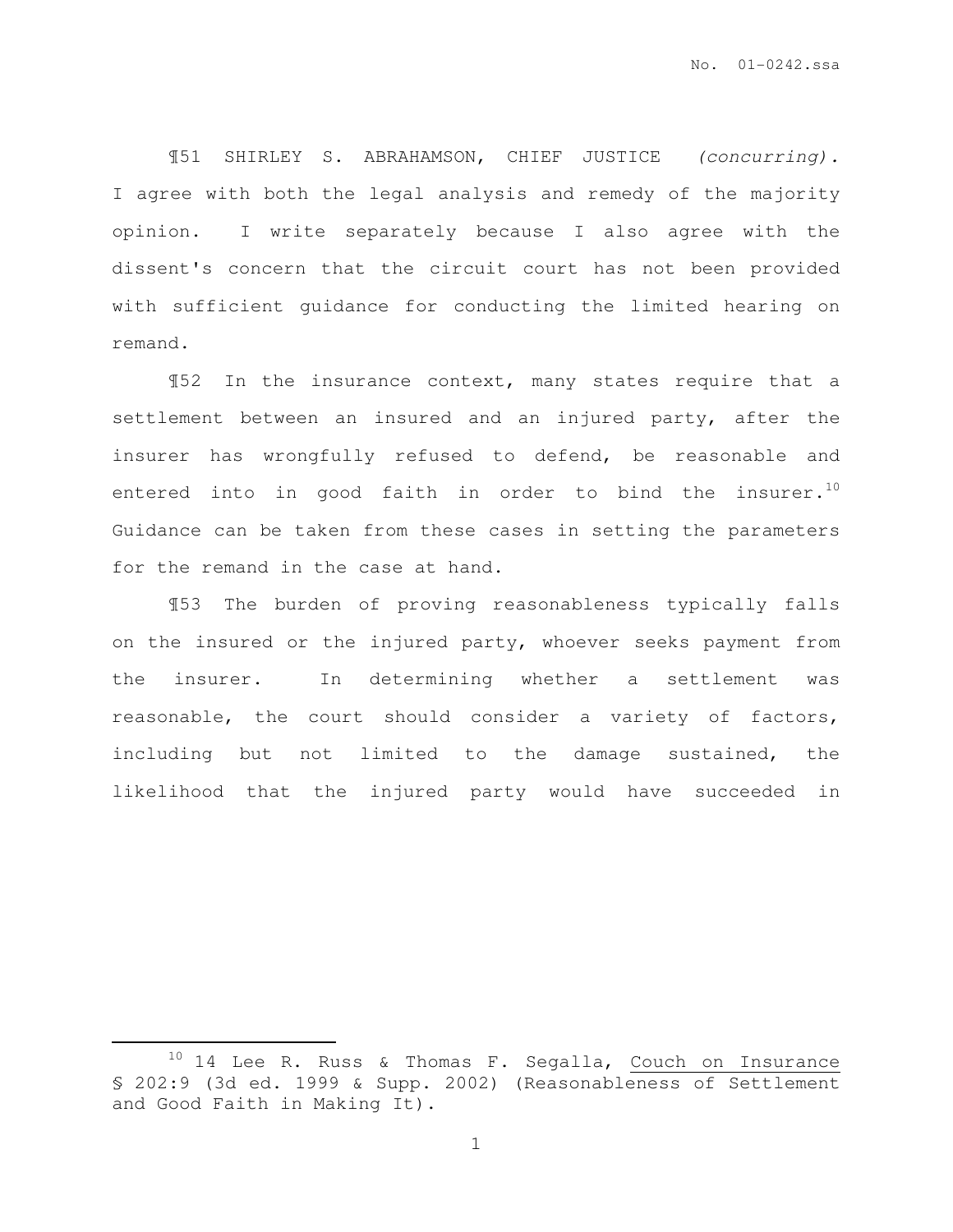establishing the defendant's liability at trial, $11$  and whether the amount settled for exceeds the policy limits. $12$  Thus the strength of the injured party's case is a fact that is considered in determining reasonableness.

¶54 Minnesota courts have adopted an objective standard for measuring the reasonableness of a settlement: whether a reasonably prudent person in the insured's position would have settled for the amount in question after considering "the merits of the [injured party's] claim, the evidence bearing on liability and damages, and the risks of going to trial."<sup>13</sup> Importantly, however, the reasonableness of the settlement agreement "is not determined by conducting the very trial obviated by the settlement."<sup>14</sup>

¶55 The burden of proving fraud or collusion, in contrast, typically falls on the insurer. While some courts maintain that collusion should be proven by clear and convincing evidence, the same burden placed on a plaintiff to prevail in a civil trial on

 $12$  Russ & Segalla, supra note 1.

 $\overline{a}$ 

 $^{13}$  Brownsdale Coop. Assoc. v. Home Ins. Co., 473 N.W.2d 339, 342 (Minn. Ct. App. 1991).

<sup>&</sup>lt;sup>11</sup> Black v. Goodwin, Loomis & Britton, Inc., 681 A.2d 293 (Conn. 1996). Proof of actual liability, of course, is not required. The claimant need only prove potential liability. Id. at 302; see also Barrons v. J.H. Findorff & Sons, Inc., 89  $\overline{W}$ is. 2d 444, 456, 278 N.W.2d 827 (1979). The point here is that where the claim of liability is tenuous, a settlement for damages at the high end of the spectrum may be unreasonable, whereas in a case in which liability appears clear, that same amount may be reasonable.

 $14$  Alton M. Johnson Co. v. M.A.I. Co., 463 N.W.2d 277, 279 (Minn. 1990).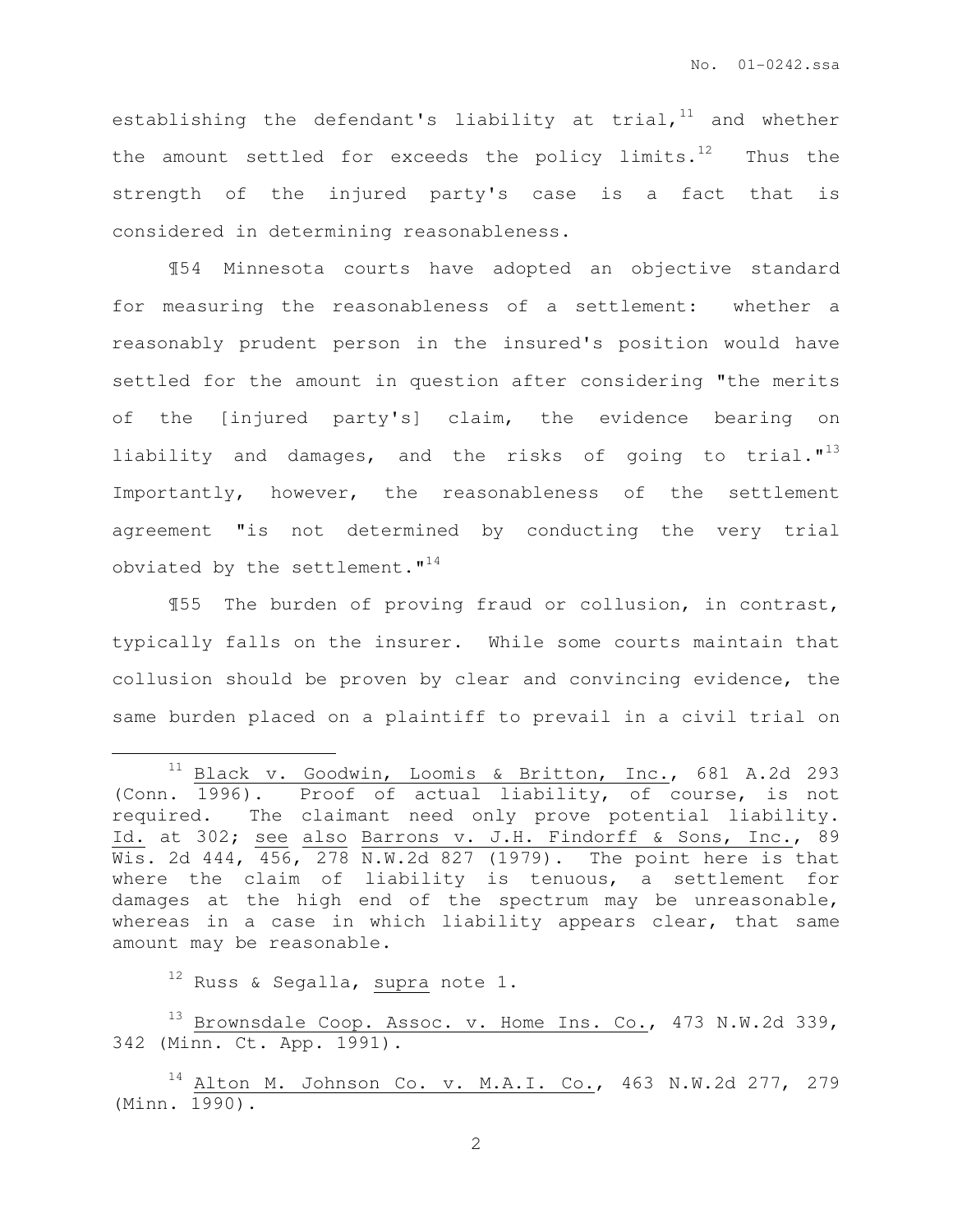a claim of fraud,  $15$  others have determined that settlements of this sort deserve heightened scrutiny and thus the burden on the insurer should be lowered.<sup>16</sup>

¶56 The reason for a lesser burden on the insurer is especially present where the settlement is a "covenant" agreement in which the settlement includes an assignment of the insured's rights to collect on his policy to the claimant in exchange for a covenant not to execute the judgment against the policyholder. $17$  "'With no personal exposure the insured has no incentive to contest liability or damages' and 'the insured's best interests are served by agreeing to damages in any amount as long as the agreement requires the insured will not be personally responsible for those damages.'"<sup>18</sup> Under these circumstances, the traditional collusion inquiry is inappropriate; courts should instead assess the settlement for

 $\overline{a}$ 

<sup>15</sup> Lundin v. Shimanski, 124 Wis. 2d 175, 184, 368 N.W.2d 676 (1985) ("[T]he party alleging fraud has the burden of proving the elements by clear and convincing evidence.").

<sup>16</sup> Cont'l Cas. v. Hempel, 4 Fed. Appx. 703, 716 (10th Cir. 2001) (citing Stephen R. Schmidt, The Bad Faith Setup, 29 Tort & Ins. L.J. 705 (1994)). While unpublished, this case is cited as persuasive authority pursuant to U.S. Ct. of App. 10th Cir. Rule 36.3.

<sup>&</sup>lt;sup>17</sup> Hempel, 4 Fed. Appx. at 716. For discussion of covenant agreements generally, see Russ & Segalla, supra note 1; Stephen R. Schmidt, The Bad Faith Setup, 29 Tort & Ins. L.J. 705 (1994).

<sup>&</sup>lt;sup>18</sup> Hempel, 4 Fed. Appx. at 716 (quoting Pruyn v. Agric. Ins. Co., 42 Cal. Rptr. 2d 295, 305 (Ct. App. 1995)).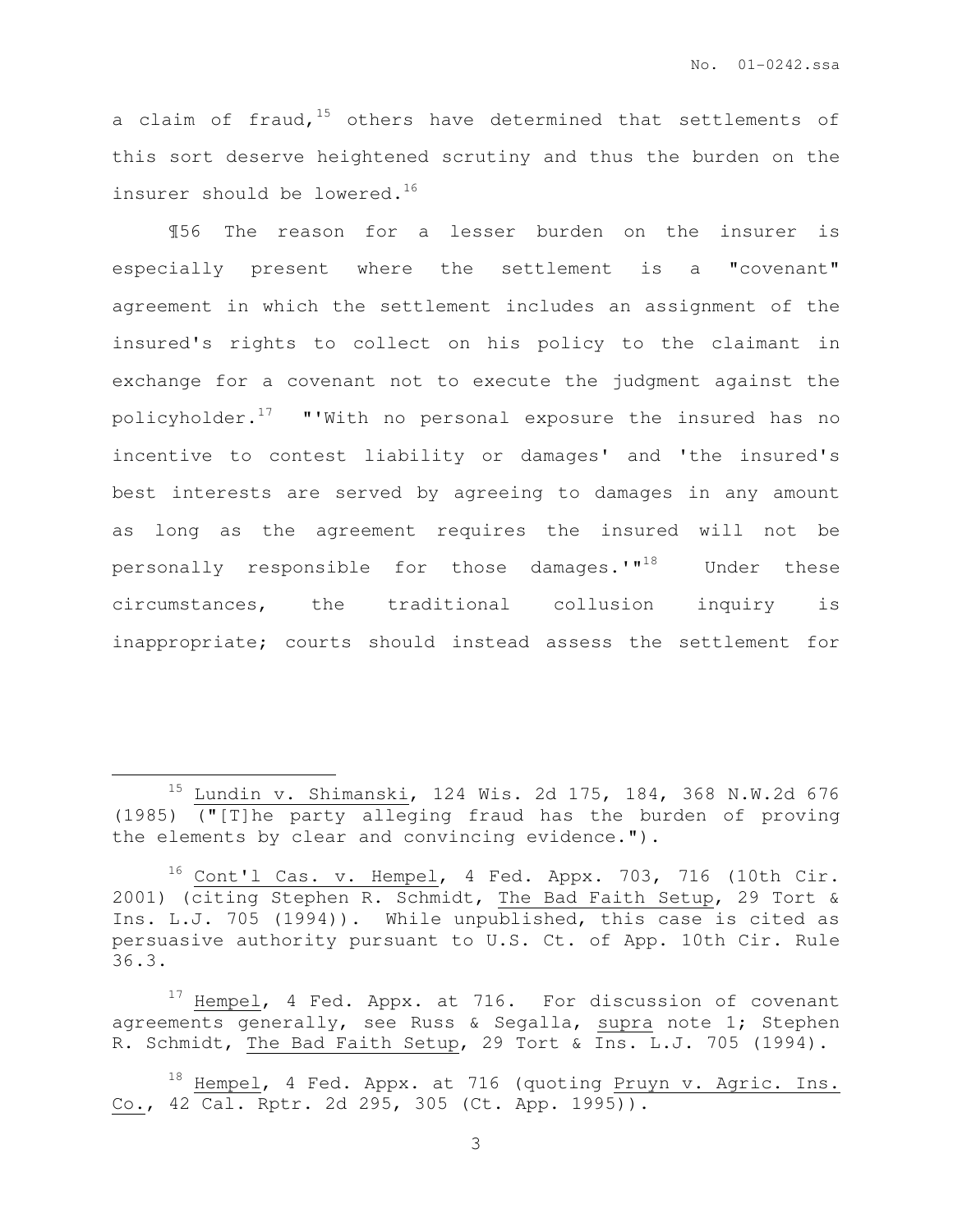indications that "the purpose [of the settlement] is to injure the interests of an absent or nonparticipating party. $1^{19}$ 

¶57 While I recognize that covenant agreements such as the one at issue in this case are inherently suspicious, I conclude that there is no reason to lessen the burden on Image to prove fraud or collusion. On remand, there are two issues that must be addressed: (1) whether the settlement is reasonable; and (2) whether the settlement is the result of fraud or collusion. Therefore, the burden on Image to prove fraud or collusion will only be necessary if it has already been determined that the settlement is reasonable. Where a settlement is reasonable, it is unlikely to be the subject of either fraud or collusion. Moreover, if it is reasonable, it is certainly unlikely to have been done for the purpose of injuring the indemnitor's interests. Thus, in the face of a reasonable settlement, Image should be held to a high standard of proving fraud or collusion.

¶58 For the foregoing reason, I concur.

 $\overline{a}$ 

 $19$  Id. (citing Schmidt, The Bad Faith Setup, 29 Tort & Ins. L.J. 705, 727-28 (1994)). Some of the indicators include "unreasonableness, misrepresentation, concealment, secretiveness, lack of serious negotiations on damages, attempts to affect the insurance coverage, profit to the insured, and attempts to harm the interest of the insurer."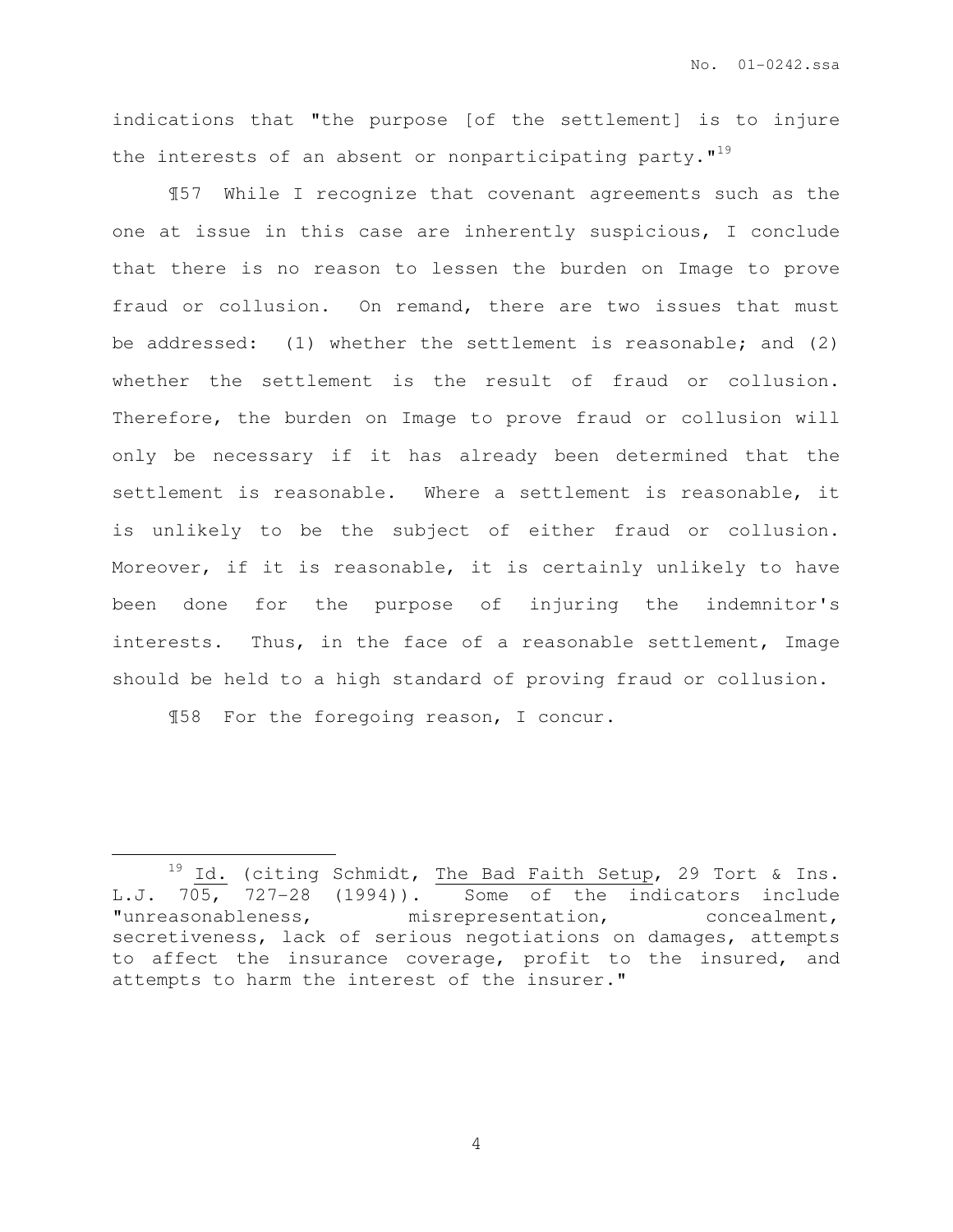¶59 DIANE S. SYKES, J. (concurring). I agree with the majority's analysis of the first issue regarding whether the indemnity agreement is valid and enforceable. I also agree with much of the majority's discussion of the second issue regarding whether Image as indemnitor is bound by the \$1.475 million judgment entered by stipulation between Image's indemnitee, Arlington, and the plaintiff, Deminsky, without Image's knowledge or participation. I do not agree, however, with the majority's ultimate conclusion that the judgment may be enforceable against Image/Federated. Accordingly, I cannot subscribe to the limitations the majority has placed on the scope and nature of the remand in this case.

¶60 The majority has concluded that the stipulated judgment may be binding upon Image/Federated, provided there is a determination that it is reasonable and was procured without fraud or collusion. Majority op., ¶48. The majority remands for "a limited hearing to the court on the reasonableness of the settlement agreement." Majority op., ¶47. This hearing can include "evidence that the indemnitee faced no potential liability or that the settling parties were involved in fraud or collusion." Majority op., ¶47. The majority does not say whether this "reasonableness" inquiry will include the issue of damages. Also, the majority does not specify the scope of the "reasonableness" inquiry as it relates to the evaluation of the degree or extent of potential liability or recovery under comparative or contributory negligence principles. Finally, the majority does not identify the standards that should govern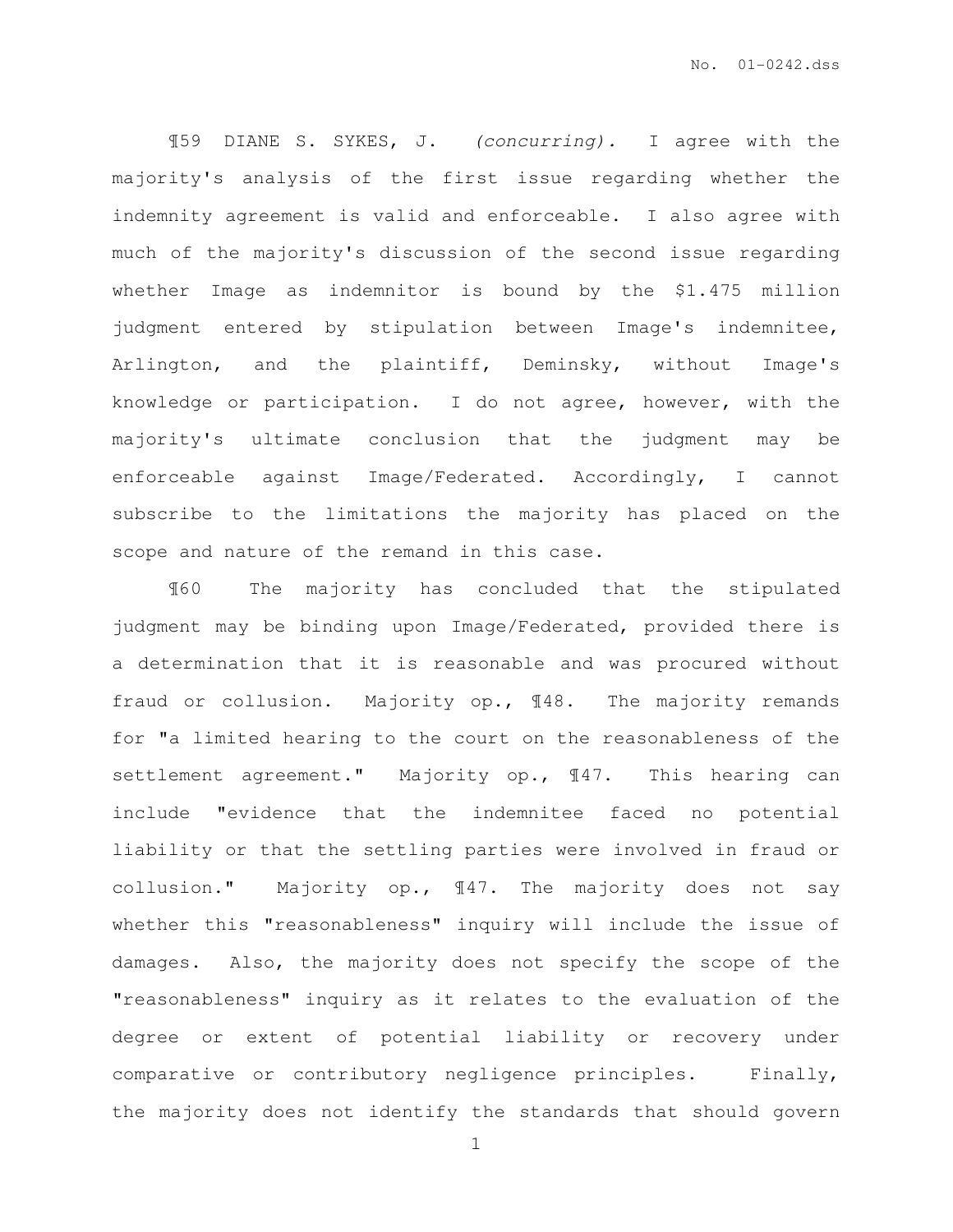the circuit court's evaluation of the issues of fraud or collusion.

¶61 The majority adopts this limited-inquiry approach to determining the enforceability of the judgment by applying several cases it explicitly acknowledges are readily distinguishable from the circumstances of this case. See majority op., ¶46. The majority initially concludes that this case is unlike Finch, Blaha, Newhouse, and Barrons, because the timing of the stipulated judgment is suspect and because it was entered into without Image's or Federated's knowledge. Id. I agree.

¶62 In N.E. Finch Co. v. R.C. McMahon Co., 370 N.E.2d 160, 162 (Ill. 1977), the settlement enforced against the indemnitor occurred after the indemnitor had refused the tender of defense and when trial on the underlying action between the injured party and the indemnitee was imminent. That is not the case here, where the settlement and entry of stipulated judgment occurred a mere three and one-half weeks after the tender was rejected, and on the day that Image/Federated was to responsively plead to Deminsky's amended complaint on the indemnity agreement, long before any trial.

¶63 In any event, Finch is an Illinois case. The majority has concluded, and I agree, that Wisconsin law applies, because the question presented is the enforceability of a Wisconsin judgment against a person not a party to it, which concerns Wisconsin settlement and judgment rules. Majority op., ¶36. Nevertheless, the majority relies most heavily on Finch in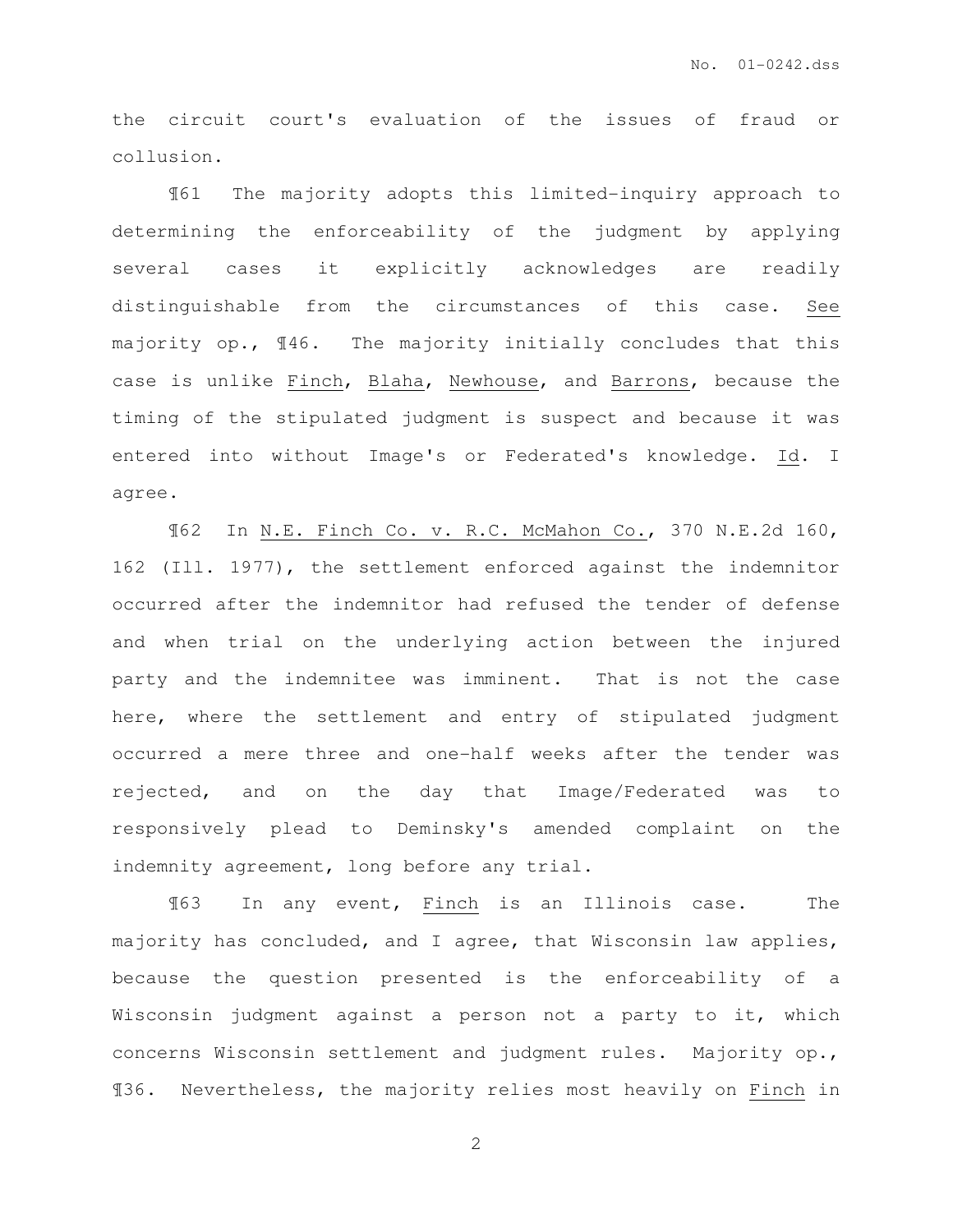concluding that the stipulated judgment may be enforceable against Image/Federated. Majority op., ¶¶36, 46.

 ¶64 In Illinois Cenntral Railroad Co. v. Blaha, 3 Wis. 2d 638, 89 N.W.2d 197 (1958), the indemnitor had full knowledge of the circumstances of the underlying claim, as well as the indemnitee's claims for indemnification long before trial, and received the formal tender of defense five days before the scheduled trial, yet did nothing to protect its or its indemnitee's interests. As the court of appeals here noted, "the 'settlement' . . . [sought to be enforced] was for a discounted sum pending the appeal of a larger judgment, which had been entered on a jury verdict, and the settlement amount was actually paid by the indemnitee." Deminsky v. Arlington Plastics Machinery, 2001 WI App 287, ¶41, 249 Wis. 2d 441, 638 N.W.2d 331. Under those circumstances, the court in Blaha held that the prior judgment was conclusive on liability and damages, since those issues had been fully tried, and the indemnitor would be responsible for the compromised judgment absent proof that it was unreasonable or obtained by fraud or bad faith. Blaha, 3 Wis. 2d at 648-49. Here, by contrast, no trial was held or was looming; the stipulated judgment was entered shortly after the indemnity claim against Image/Federated was alleged, and without any notice, well before any interests of the indemnitee were at risk of being or had been adjudicated against it at trial.

¶65 Newhouse v. Citizens Security Mutual Insurance, 176 Wis. 2d 824, 501 N.W.2d 1 (1993), was a suit against an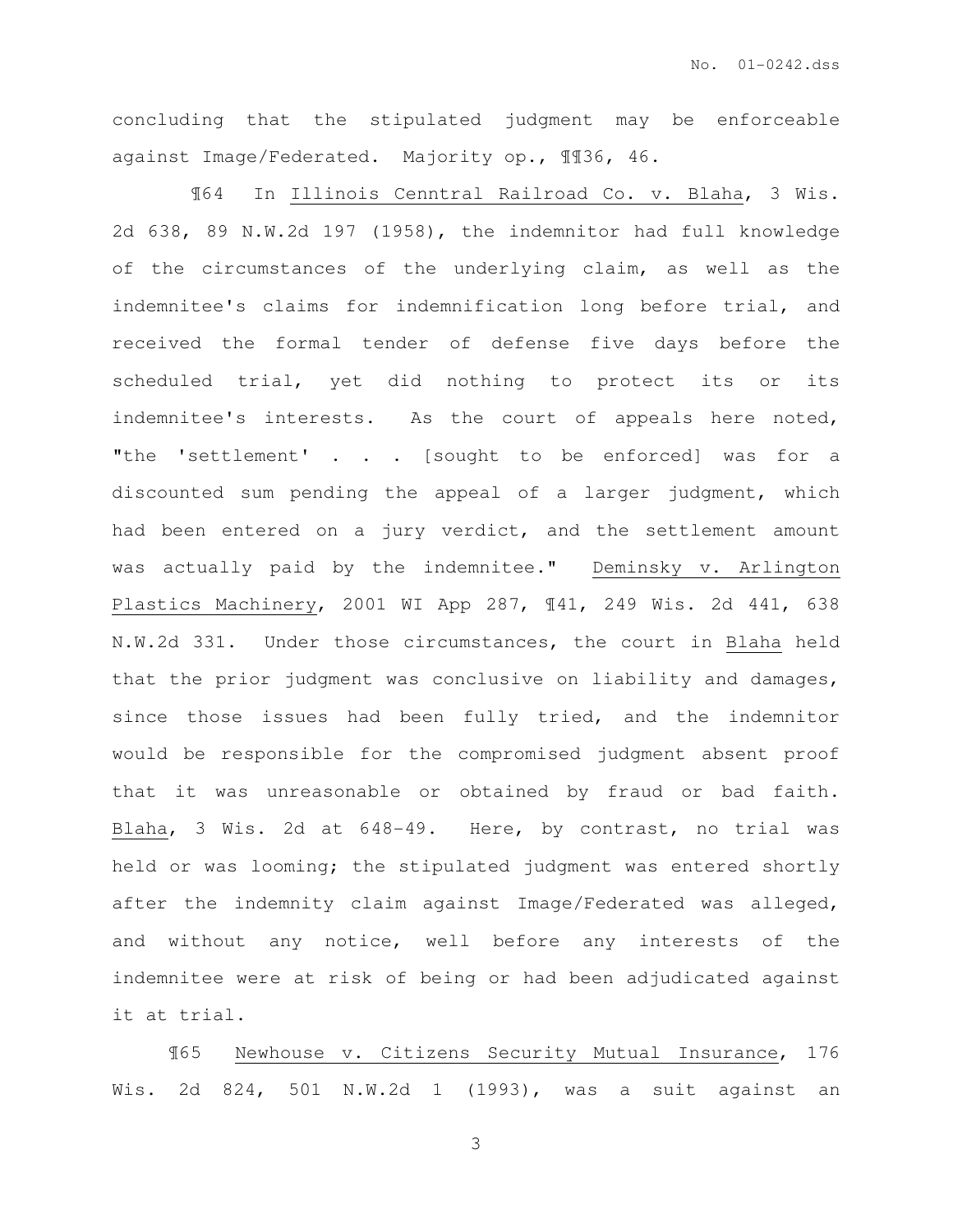insurance company alleging breach of the duty to defend and bad faith denial of coverage. This is not an insurance dispute. It is a claim on an indemnity clause in a commercial transaction. The court of appeals wisely "decline[d] to inject into this case the law that has developed in Wisconsin to govern the duties owed by insurance companies to their insureds." Deminsky, 2001 WI App 287,  $\sqrt{43}$ . This court should follow the court of appeals' lead and not import insurance law duties into this context.

¶66 Finally, the majority properly notes the myriad distinctions between this case and Barrons v. J.H. Findorff & Sons, Inc., 89 Wis. 2d 444, 278 N.W.2d 827 (1979). There, the indemnitor rejected the tender of defense, but was kept fully advised of the proceedings and settlement negotiations, and in fact was given the opportunity to approve the settlement. Id. at 447-48. Here, by contrast, the \$1.475 million stipulated judgment (just shy of Federated's \$1.5 million policy limits) was entered into within a few short weeks of the rejected tender, secretly, without any notice to Image/Federated.

¶67 Despite the distinguishing characteristics of these cases, most of which the majority notes, the majority nevertheless applies their holdings. Majority op., ¶¶36, 40, 45. If the cases are distinguishable, they do not apply, and we should not apply them.

¶68 The majority also concludes, as did the court of appeals, that issue preclusion does not apply. Majority op., ¶49. I agree. This was a confessed judgment and "Arlington's liability and the amount of Deminsky's damages were never